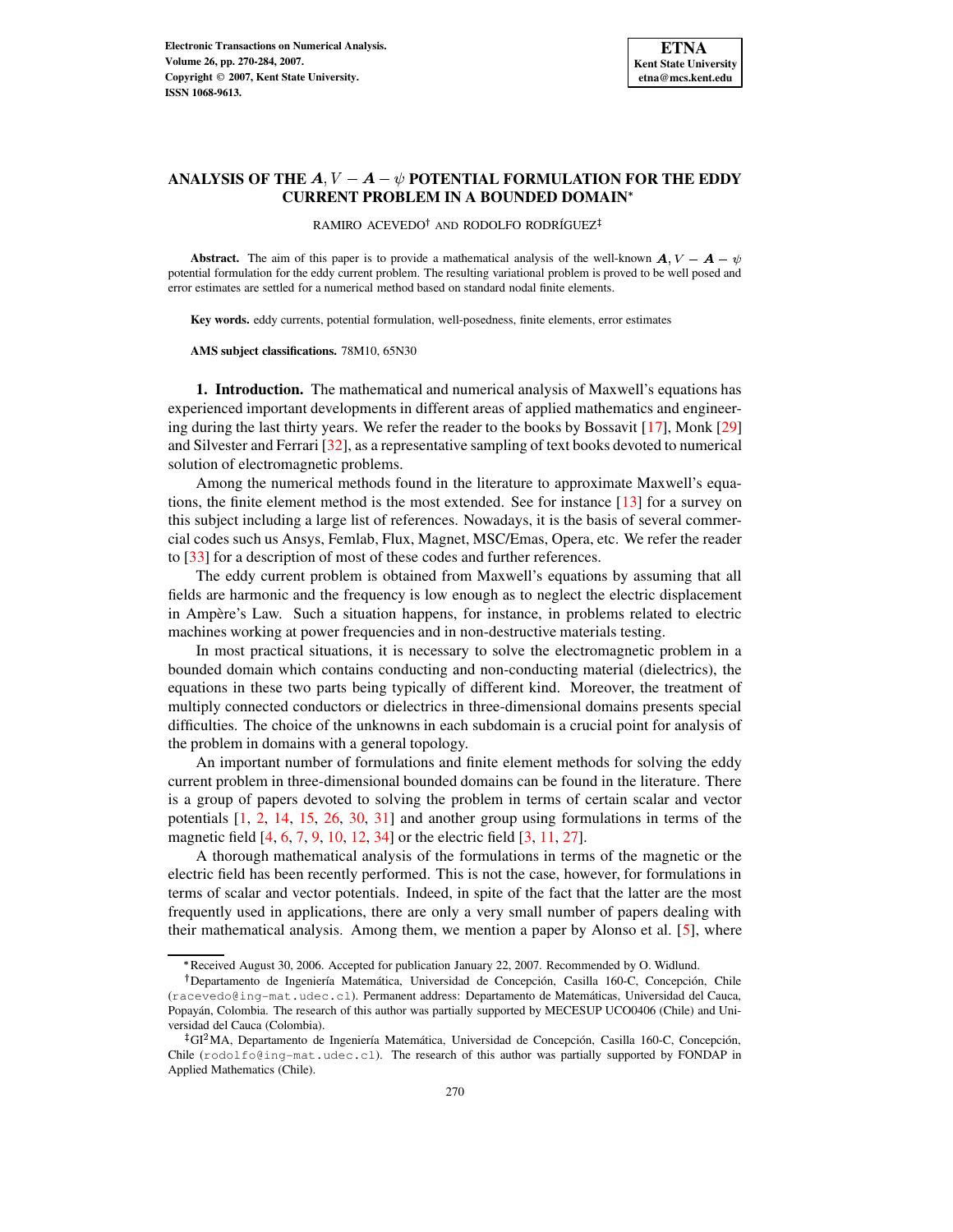### $\mathbf{A}$ ,  $V - \mathbf{A} - \psi$  formulation for the EDDY CURRENT PROBLEM 271

the well-posedness of some of these formulations is analyzed, and another one by Bíró and Valli [\[16\]](#page-14-19) with the analysis of one such formulation in a general topological setting.

Different potentials have been used for the eddy current problem: a vector potential  $\boldsymbol{A}$ for the magnetic field, a scalar potential  $V$  for the electric field in the conducting domain, a scalar magnetic potential  $\psi$  in dielectric domains, etc. A hierarchy of formulations involving these potentials has been discussed by Bíró and Preis  $[15]$ . In particular, they conclude that the so-called  $\mathbf{A}, V - \mathbf{A} - \psi$  formulation, which involves all of them, is the most convenient in terms of computer cost. Numerical experiments illustrating the performance of this approach are also reported in this reference.

The aim of this paper is to provide a rigorous mathematical analysis of this formulation. Under rather general topological conditions, we prove that it leads to a well-posed problem, which can be numerically approximated by standard nodal finite elements. We also prove error estimates for the resulting numerical method. These estimates are valid as long as the three potentials are sufficiently smooth.

The smoothness of the scalar potentials V and  $\psi$  only relies on that of the original physical variables of the problem: the magnetic and the electric fields. However, the smoothness of the vector potential  $\boldsymbol{A}$  also depends on the geometry of the domain chosen to define this non-physical variable. In principle this domain can be chosen freely, as far as it contains the conductors and the source currents. However, when it is chosen so that its connected components are either convex polyhedra or simply connected domains with smooth boundaries, the smoothness of  $\vec{A}$  is mainly determined by the regularity of another physical variable: the magnetic induction field.

Because of this, we make such a choice for the domain of  $A$ , which is not restrictive in practice. However, it is convenient to choose it as small as possible, because the magnetic field is written in terms of the more economical scalar potential  $\psi$  outside this domain. Thus, in the applications, the domain of  $A$  typically consists of a union of disjoint boxes, as small as possible, containing the current source and the conductors.

The outline of the paper is as follows: We introduce the eddy current problem and discuss the topological setting in Section [2.](#page-1-0) The  $\mathbf{A}$ ,  $V - \mathbf{A} - \psi$  potential formulation is introduced in Section [3.](#page-3-0) The corresponding variational problem is obtained in Section [4,](#page-6-0) where we also prove its well-posedness. Finally, in Section [5,](#page-11-0) we prove error estimates for a standard finite element method to solve the problem numerically. We also discuss in this section the convenience of choosing a domain with convex connected components for the vector potential.

<span id="page-1-0"></span>**2. Eddy current problem.** We consider a standard eddy current problem: to determine the electromagnetic fields induced in a three-dimensional conducting domain  $\Omega_{\rm C}$  by a given source current density  $J_d$ . We assume that the support of  $J_d$  is compact and disjoint with  $\Omega_c$ . The eddy current problem is in principle posed in the whole space. However, we restrict it to a bounded domain  $\Omega$  containing both,  $\Omega_{\rm C}$  and the support of  $J_{\rm d}$ , such that adequate boundary conditions can be imposed on its boundary. To this aim, we choose the geometry of  $\Omega$  as simple as possible (e.g., simply connected with a connected boundary). See Fig. [2.1](#page-2-0) for a two-dimensional sketch.

Let  $\Omega_{\rm C} \subset \mathbb{R}^3$  be an open and bounded set with boundary  $\Gamma_{\rm C}$ . Let  $\Omega \subset \mathbb{R}^3$  be a simply connected bounded domain with a connected boundary  $\Gamma$ , such that  $\overline{\Omega}_C \subset \Omega$ . We suppose that both,  $\Omega$  and  $\Omega_{\rm C}$ , are either Lipschitz polyhedra or domains with  $\mathcal{C}^{1,1}$  boundaries. We denote by  $\bf{n}$  and  $\bf{n}$ <sub>C</sub> the outward unit normal vectors to  $\Omega$  and  $\Omega$ <sub>C</sub>, respectively, and by  $\Omega_{\text{D}} := \Omega \setminus \overline{\Omega}_{\text{C}}$  the subdomain of  $\Omega$  occupied by dielectric material, which includes the support of the source current; see Fig. [2.1.](#page-2-0) We will use standard notation for Sobolev spaces and norms.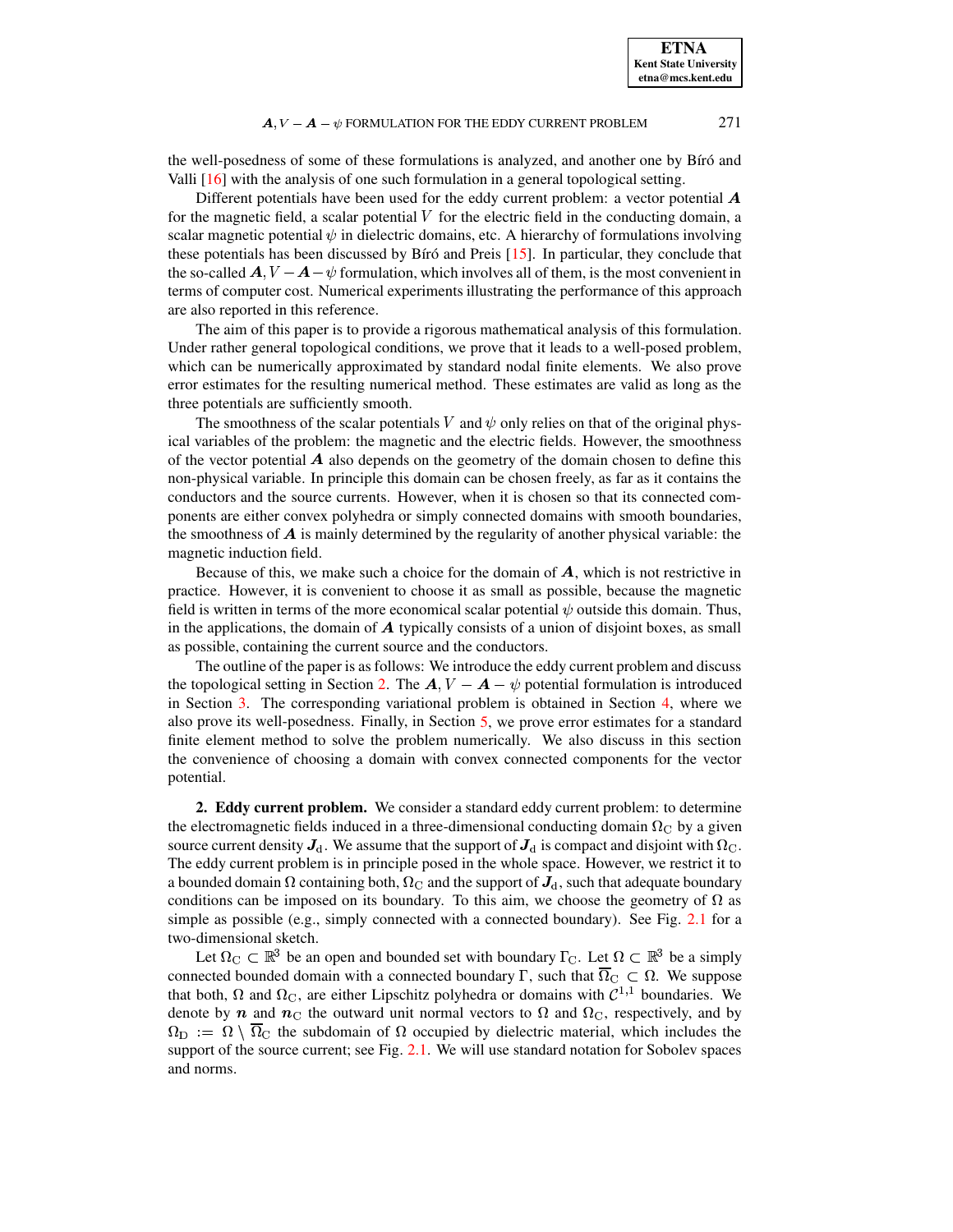272 R. ACEVEDO AND R. RODRIGUEZ



<span id="page-2-0"></span>FIG. 2.1. *Two-dimensional sketch of the domain.*

The eddy current problem reads as follows:

*Find*  $\mathbf{E} \in H(\text{curl};\Omega_{\text{C}})$  *and*  $\mathbf{H} \in H(\text{curl};\Omega)$  *such that:* 

<span id="page-2-2"></span>(2.1) 
$$
\operatorname{curl} \boldsymbol{H} = \sigma \boldsymbol{E} \qquad \text{in } \Omega_{\mathcal{C}},
$$

$$
\mathrm{i}\omega\mu\boldsymbol{H} + \operatorname{curl} \boldsymbol{E} = 0 \qquad \text{in } \Omega_{\mathcal{C}},
$$

$$
(2.2) \t\t\t i\omega\mu H + \mathbf{curl}\,\mathbf{E} = \mathbf{0} \t\t in \Omega_{\mathrm{C}}
$$

<span id="page-2-4"></span>(2.3)  
\n
$$
\operatorname{curl} \mathbf{H} = \mathbf{J}_{\mathrm{d}} \quad \text{in } \Omega_{\mathrm{D}},
$$
\n(2.4)  
\n
$$
\operatorname{div}(\mu \mathbf{H}) = 0 \quad \text{in } \Omega,
$$
\n(2.5)  
\n
$$
\mathbf{H} \times \mathbf{n} = \mathbf{f}, \quad \text{on } \Gamma
$$

<span id="page-2-1"></span>
$$
\text{(2.4)} \quad \text{div}(\mu \mathbf{H}) = 0 \quad \text{in } \Omega,
$$

<span id="page-2-3"></span>(2.5) `az{>gCG|\* *on* 5~}

The unknowns  $\boldsymbol{E}$  and  $\boldsymbol{H}$  are the magnetic and electric fields, respectively. The magnetic The unknowns **E** and **H** are the magnetic and electric neids, respective permeability  $\mu$  and the conductivity  $\sigma$  are bounded functions satisfying:

$$
0 < \mu_{\min} \le \mu \le \mu_{\max} \quad \text{in } \Omega,
$$
\n
$$
0 < \sigma_{\min} \le \sigma \le \sigma_{\max} \quad \text{in } \Omega_{\mathcal{C}}.
$$

Let us remark that the magnetic field has to satisfy the following coupling conditions:

$$
\begin{aligned} \boldsymbol{H}|_{\Omega_{\rm C}} \times \boldsymbol{n}_{\rm C} &= \boldsymbol{H}|_{\Omega_{\rm D}} \times \boldsymbol{n}_{\rm C} &\qquad \text{on } \Gamma_{\rm C}, \\ (\mu \boldsymbol{H})|_{\Omega_{\rm C}} \cdot \boldsymbol{n}_{\rm C} &= (\mu \boldsymbol{H})|_{\Omega_{\rm D}} \cdot \boldsymbol{n}_{\rm C} &\qquad \text{on } \Gamma_{\rm C}. \end{aligned}
$$

In fact, the latter is a consequence of  $(2.4)$ , whereas the former follows from the fact that  $\boldsymbol{H}$ must belong to  $H(\text{curl};\Omega)$ .

The data of the problem are the source current density  $J_d \in L^2(\Omega)^3$ , for which we assume

$$
\operatorname{supp} \boldsymbol{J}_{\mathrm{d}} \subset \Omega_{\mathrm{D}} \qquad \qquad \text{and} \qquad \qquad \operatorname{div} \boldsymbol{J}_{\mathrm{d}} = 0 \qquad \text{in } \Omega_{\mathrm{D}},
$$

and the tangential trace of the magnetic field  $f_d$ . Precise assumptions on  $f_d$  will be made in Section [4](#page-6-0) below; they essentially mean that  $f_d$  has to be the tangential trace of a curl-free vector field (recall that curl H vanishes in the neighborhood of  $\Gamma$ ).

Equations [\(2.1\)](#page-2-2)–[\(2.5\)](#page-2-3) are enough to determine  $\bf{E}$  and  $\bf{H}$  only if the topology of the conducting domain  $\Omega_{\rm C}$  is trivial. Otherwise, additional constraints must be imposed. To do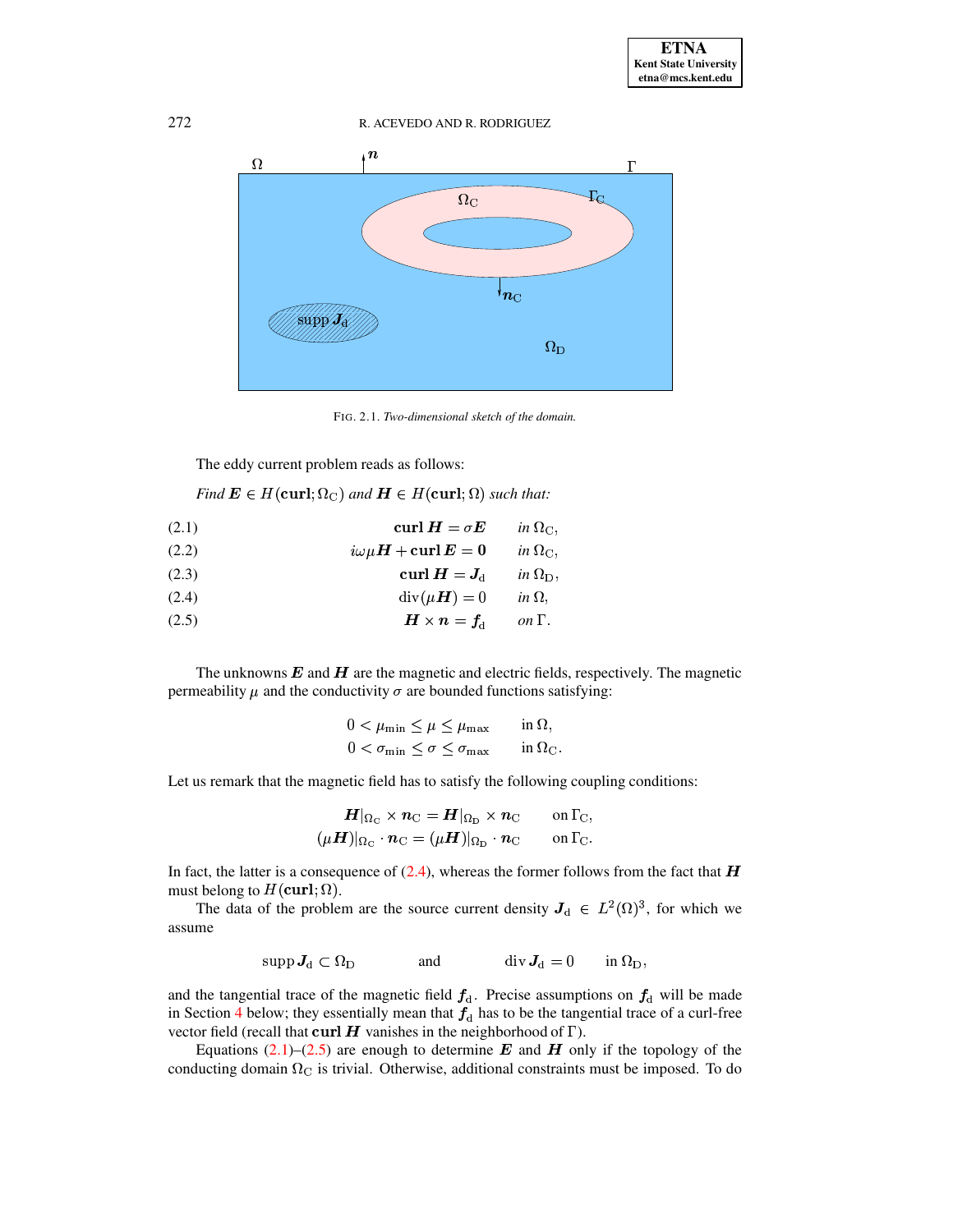**ETNA Kent State University etna@mcs.kent.edu**

### $\mathbf{A}$ ,  $V - \mathbf{A} - \psi$  formulation for the EDDY CURRENT PROBLEM 273

this, we reduce our analysis to domains satisfying a standard topological assumption; see for instance Amrouche et al. [\[8\]](#page-14-20). We assume that there exists  $m<sub>D</sub>$  connected open surfaces  $\Sigma<sub>k</sub>$ (so called "cuts") contained in  $\Omega_D$ , such that:

- (i) each surface  $\Sigma_k$  is an open part of a smooth manifold,
- (ii) the boundary of each  $\Sigma_k$  is contained in  $\Gamma_{\rm C}$ ,
- (iii) the intersection  $\overline{\Sigma}_i \cap \overline{\Sigma}_j$  is empty for  $i \neq j$ ,

(iv) the open set  $\Omega_{\text{D}} := \Omega_{\text{D}} \setminus \bigcup_{k} \Sigma_k$  is pseudo-Lipschitz and simply connected. Under this assumption, since  $\Gamma$  is connected, the space of *harmonic fields* 

$$
\mathscr{H}_{\mu}(\Gamma,\Gamma_{\rm C}) := \left\{ \boldsymbol{v} \in L^2(\Omega_{\rm D})^3 : \ \boldsymbol{\mathrm{curl}} \, \boldsymbol{v} = \boldsymbol{0} \text{ in } \Omega_{\rm D}, \ \mathrm{div}(\mu \boldsymbol{v}) = 0 \text{ in } \Omega_{\rm D}, \right.
$$

$$
\boldsymbol{v} \times \boldsymbol{n} = \boldsymbol{0} \text{ on } \Gamma \text{ and } \mu \boldsymbol{v} \cdot \boldsymbol{n}_{\rm C} = 0 \text{ on } \Gamma_{\rm C} \right\}
$$

satisfies dim  $\mathcal{H}_{\mu}(\Gamma, \Gamma_{\rm C}) = m_{\rm D}$ ; see, for instance Fernandez and Gilardi [\[24,](#page-14-21) Proposition 5.6]. A basis for this space is given by  $\{\text{grad}\varphi_j\}_{j=1}^{m_D}$ , where each  $\varphi_j \in H^1_{\Gamma}(\Omega_D \setminus \Sigma_j)$  is the solution of the following elliptic problem:

$$
\llbracket \varphi_j \rrbracket_{\Sigma_j} = 1,
$$
  

$$
\int_{\Omega_D \setminus \Sigma_j} \mu \operatorname{grad} \varphi_j \cdot \operatorname{grad} \chi = 0 \qquad \forall \chi \in H^1_\Gamma(\Omega_D).
$$

In the expression above  $[\![ \cdot ]\!]_{\Sigma_i}$  denotes the jump across  $\Sigma_j$ . Here and thereafter the subscript  $\Gamma$  in  $H^1_\Gamma(\cdot)$  refers to function in  $H^1(\cdot)$  with a vanishing trace on  $\Gamma$ .

Notice that although in principle  $\mathbf{grad}\varphi_j\in L^2(\Omega_D\setminus\Sigma_j)$ , the last equation implies that  $\mu$  grad  $\varphi_j$  is a divergence-free function in the whole  $\Omega_D$  (not only in  $\Omega_D \setminus \Sigma_j$ ). Moreover, since the jump  $[\![\varphi_j]\!]_{\Sigma_i}$  is constant,  $\mathbf{grad}\varphi_j$  has also a vanishing curl in the whole  $\Omega_D$  (and not only in  $\Omega_{\rm D}\setminus\Sigma_j$ , again). Thus,  ${\bf grad}\,\varphi_j\in\mathscr{H}_\mu(\Gamma,\Gamma_{\!\scriptscriptstyle{\rm C}})$ .

<span id="page-3-1"></span>To determine a unique solution of the eddy current problem  $(2.1)$ – $(2.5)$ , it is enough to add the following constraints (see Alonso et al. [\[5\]](#page-14-18)):

(2.6) 
$$
\int_{\Omega_{\rm D}} i\omega \mu \mathbf{H} \cdot \mathbf{grad} \varphi_j + \int_{\Gamma_{\rm C}} (\mathbf{E} \times \mathbf{n}_{\rm C}) \cdot \mathbf{grad} \varphi_j = 0, \qquad j = 1, \ldots, m_{\rm D}.
$$

Let us remark that the second integral above has a weak sense for  $E \in H(\text{curl}; \Omega_{\text{C}})$  and **grad**  $\varphi_i \in H(\text{curl}; \Omega_D)$ , as was shown by Buffa and Ciarlet [\[18,](#page-14-22) [19\]](#page-14-23) for Lipschitz polyhedra and by Buffa et al. [\[20\]](#page-14-24) for arbitrary Lipschitz domains; see Section [4](#page-6-0) below for a precise definition.

<span id="page-3-0"></span>**3.** The  $A, V - A - \psi$  potential formulation. In this section we recall a classical formulation of the eddy current problem in terms of three potentials,  $\boldsymbol{A}$ ,  $V$  and  $\psi$ , which was introduced by Leonard and Rodger  $[28]$ . We refer to Bíró and Preis  $[15]$  for a detailed discussion, which includes numerical tests showing the efficiency of this approach.

First, we introduce a magnetic vector potential  $\bm A$  defined in a subdomain  $\Omega_A$  of  $\Omega,$  which contains the conducting domain and the support of the source current. This subdomain does not need to be connected, but each of its connected components will be chosen either convex or simply connected with a smooth boundary. The reason for such a choice will be discussed in Section [5](#page-11-0) below. On the other hand, for the sake of discretization, it is convenient to choose a polyhedral domain  $\Omega_A$ ; moreover, outside  $\Omega_A$ , we will use a scalar potential, which will consequently require much less degrees of freedom for its discretization. Because of this,  $\Omega_A$  will be chosen as small as possible, but with convex polyhedral connected components containing  $\Omega_{\rm C}$  and supp  $J_{\rm d}$ ; see Fig. [3.1.](#page-4-0)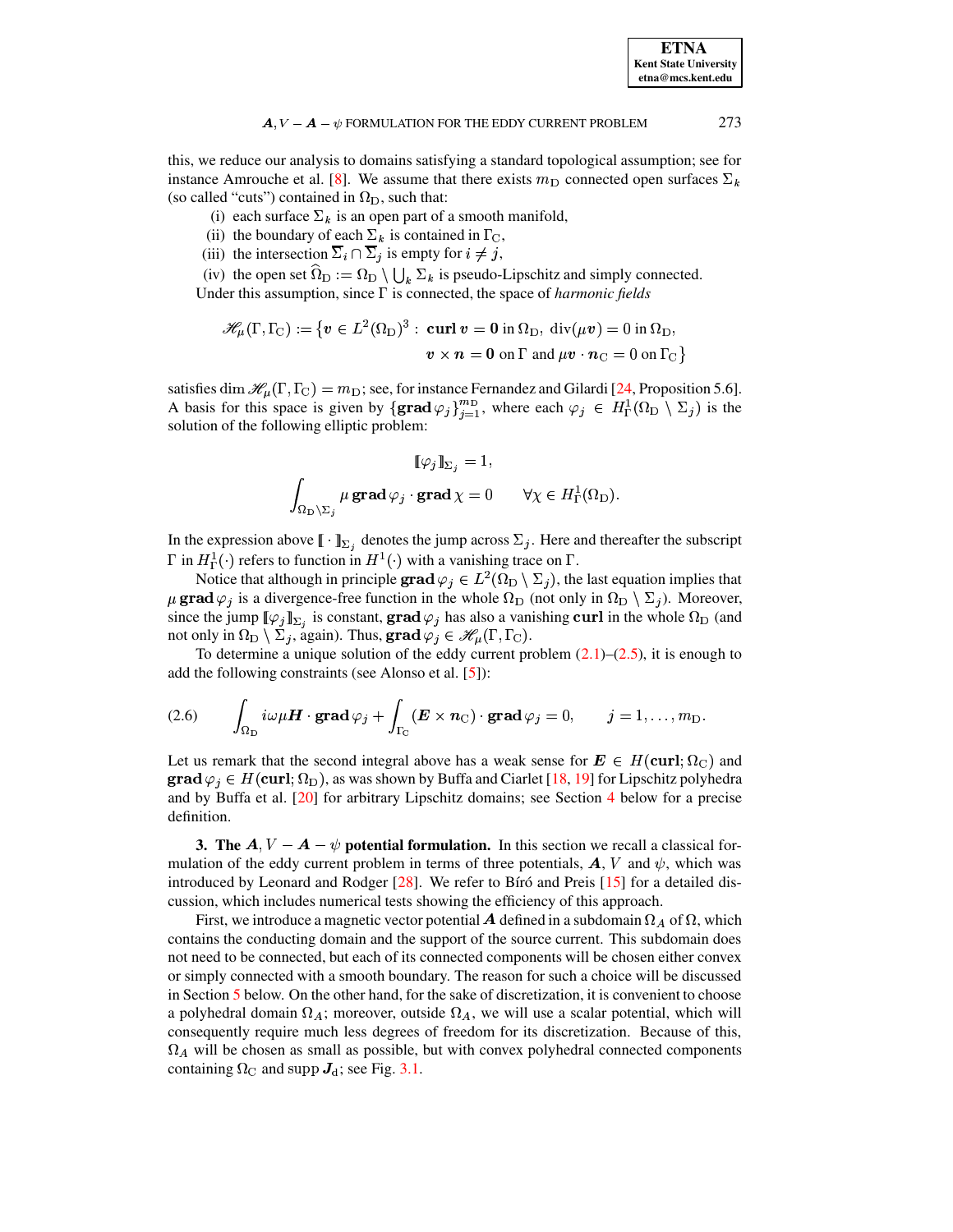274 R. ACEVEDO AND R. RODRIGUEZ



<span id="page-4-2"></span>FIG. 3.1. *Two-dimensional sketch of the domains for the different potentials.*

<span id="page-4-0"></span>Let  $\Omega_A \subset \mathbb{R}^3$  be an open set satisfying

(3.1) 
$$
\overline{\Omega}_{\mathcal{C}} \cup \operatorname{supp} \mathbf{J}_{\mathcal{d}} \subset \Omega_A \quad \text{and} \quad \overline{\Omega}_A \subset \Omega.
$$

We denote by  $\Omega_A^j$ ,  $j = 1, ..., m_A$ , the connected components of  $\Omega_A$ . We assume that each  $\Omega_A^j$  is either a convex polyhedron or a simply connected domain with a  $\mathcal{C}^{1,1}$  boundary, and that  $\overline{\Omega}_A^{\prime}$  are mutually disjoint. We denote by  $\Gamma_A$  the boundary of  $\Omega_A$  and by  $n_A$  its outward unit normal vector; see Fig. [3.1.](#page-4-0)

As a consequence of  $[25,$  Theorem I.3.5.], equation  $(2.4)$  implies that there exist unique  $A_j \in H(\mathbf{curl};\Omega_A^j)$  such that

<span id="page-4-3"></span>(3.2) 
$$
\mu \mathbf{H} = \mathbf{curl} \mathbf{A}_j \qquad \text{in } \Omega^j_A,
$$

$$
\operatorname{div} \mathbf{A}_j = 0 \qquad \text{in } \Omega^j_A,
$$

<span id="page-4-4"></span>
$$
A_j \cdot n_A = 0 \qquad \text{on } \partial \Omega^j_A.
$$

Thus, if we define  $A: \Omega_A \longrightarrow \mathbb{C}$  by

$$
\boldsymbol{A}|_{\Omega^j_{\boldsymbol{A}}}:=\boldsymbol{A}_j,\qquad j=1,\ldots,m_A,
$$

then  $\boldsymbol{A}$  belongs to the space

$$
\boldsymbol{\mathcal{X}} := H_0(\operatorname{div};\Omega_A) \cap H(\operatorname{{\bf curl}};\Omega_A),
$$

whose natural norm is

$$
\left\| \boldsymbol{Z} \right\|_{\boldsymbol{\mathcal{X}}} := \left( \left\| \boldsymbol{Z} \right\|_{0,\Omega_A}^2 + \left\| \operatorname{div} \boldsymbol{Z} \right\|_{0,\Omega_A}^2 + \left\| \operatorname{curl} \boldsymbol{Z} \right\|_{0,\Omega_A}^2 \right)^{\frac{1}{2}}.
$$

Next, according to Bíró and Preis  $[15]$  (see also Bíró  $[14]$  and Bíró and Valli  $[16]$ ) we introduce an electric scalar potential  $V \in H^1(\Omega_{\rm C})$ , such that

(3.5) 
$$
\boldsymbol{E} = -i\omega \boldsymbol{A} - i\omega \operatorname{grad} V \qquad \text{in } \Omega_{\mathcal{C}}.
$$

Let us remark that  $(2.6)$  is a necessary condition for a global potential V to exist; see [\[5\]](#page-14-18) and the formal argument at the end of this section. Notice that, from  $(2.1)$ ,

<span id="page-4-1"></span>
$$
\operatorname{div} \left( -i\omega \sigma \mathbf{A} - i\omega \sigma \mathbf{grad} V \right) = 0 \quad \text{in } \Omega_{\mathcal{C}}.
$$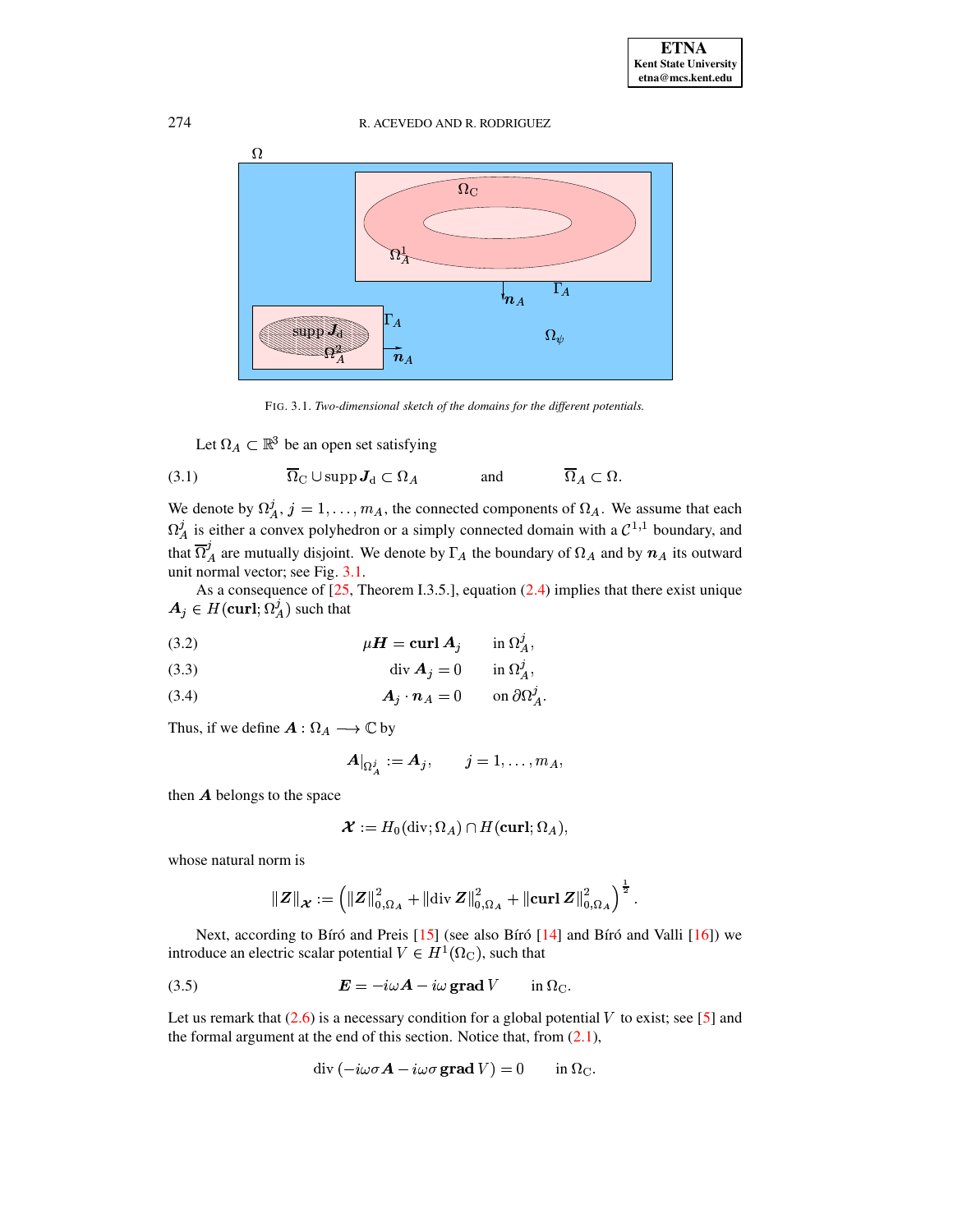Moreover, since  $H \in H(\text{curl}; \Omega)$ , (2.1) and (2.3) also imply that

$$
(i\omega\sigma A + i\omega\sigma \mathbf{grad} V) \cdot \mathbf{n}_{\mathcal{C}} = 0 \quad \text{on } \Gamma_{\mathcal{C}}.
$$

These last two equations will be also collected in the potential formulation.

Equation (3.5) determines the electric potential V on each connected component of  $\Omega_{\rm C}$ up to an additive constant. Thus, if  $\Omega_c$  has  $m_c$  connected components  $\Omega_c^j$ , then the natural space for  $V$  is

$$
\mathcal{M}:=\prod_{j=1}^{m_{\text{C}}}H^{1}(\Omega_{\text{C}}^j)/\mathbb{C},
$$

endowed with the norm  $\left\|\mathbf{grad}\,V\right\|_{0,\Omega_{\rm C}}$ .

Finally, a magnetic scalar potential  $\psi$  is defined in

$$
\Omega_\psi:=\Omega\setminus\overline{\Omega}_A
$$

(see Fig. 3.1). To do this, notice that since  $\Omega_A$  is a disjoint union of convex sets with  $\overline{\Omega}_A \subset \Omega$ and  $\Omega$  is simply connected, it turns out that  $\Omega_{\psi}$  is simply connected too. Therefore, from (2.3) and (3.1) we know that there exists  $\psi \in H^1(\Omega_\psi)$  (unique up to an additive constant) such that

$$
\boldsymbol{H} = \omega \operatorname{grad} \psi \qquad \text{in } \Omega_{\psi}.
$$

Thus, we are lead to the following formulation of problem  $(2.1)$ – $(2.6)$  in terms of the potentials  $A \in \mathcal{X}, V \in \mathcal{M}$  and  $\psi \in H^1(\Omega_{\psi})/\mathbb{C}$ :

<span id="page-5-3"></span>(3.6) 
$$
\operatorname{curl}\left(\frac{1}{\mu}\operatorname{curl} A\right) + i\omega\sigma A + i\omega\sigma\operatorname{grad} V = 0 \quad \text{in } \Omega_{\mathcal{C}},
$$

<span id="page-5-7"></span>(3.7) 
$$
\operatorname{div}(-i\omega\sigma \mathbf{A} - i\omega\sigma \mathbf{grad} V) = 0 \quad \text{in } \Omega_{\mathcal{C}},
$$

<span id="page-5-5"></span>(3.8) 
$$
\operatorname{curl} \left( \frac{1}{\mu} \operatorname{curl} A \right) = J_{d} \qquad \text{in } \Omega_{A} \setminus \overline{\Omega}_{C},
$$

<span id="page-5-0"></span>
$$
(3.9) \qquad \left(\frac{1}{\mu}\mathbf{curl}\,\mathbf{A}\right)\Big|_{\Omega_{\rm C}} \times n_{\rm C} - \left(\frac{1}{\mu}\mathbf{curl}\,\mathbf{A}\right)\Big|_{\Omega_{\mathbf{A}}\setminus\overline{\Omega}_{\rm C}} \times n_{\rm C} = 0 \qquad \text{on }\Gamma_{\rm C},
$$

<span id="page-5-8"></span><span id="page-5-6"></span>(3.10) 
$$
\operatorname{div} (\mu \operatorname{grad} \psi) = 0 \qquad \text{in } \Omega_{\psi}
$$
  
(3.11) 
$$
\operatorname{div} A = 0 \qquad \text{in } \Omega_{\psi}
$$

$$
\mathbf{u}_1 \mathbf{v}_1 = \mathbf{0} \quad \text{in } \Omega_A,
$$
  
(3.12)

<span id="page-5-10"></span><span id="page-5-9"></span>(3.12)  
\n
$$
\omega \operatorname{grad} \psi \times n = f_d \qquad \text{on } \Gamma,
$$

<span id="page-5-2"></span>(3.14) 
$$
\frac{1}{\mu} \operatorname{curl} \mathbf{A} \cdot \mathbf{n}_A - \omega \operatorname{grad} \psi \cdot \mathbf{n}_A = 0 \quad \text{on } \Gamma_A,
$$

<span id="page-5-1"></span>(3.15) 
$$
\frac{1}{\mu} \operatorname{curl} A \times n_A - \omega \operatorname{grad} \psi \times n_A = 0 \quad \text{on } \Gamma_A,
$$

<span id="page-5-4"></span>(3.16) 
$$
(i\omega\sigma A + i\omega\sigma \mathbf{grad} V) \cdot \mathbf{n}_{\mathrm{C}} = 0 \quad \text{on } \Gamma_{\mathrm{C}}.
$$

Let us remark that (3.9) and (3.15) are consequences of the fact that  $H \in H(\text{curl}; \Omega)$ , whereas (3.14) follows from the fact that  $\mu H \in H(\text{div};\Omega)$ , which in its turn is a consequence of  $(2.4)$ 

275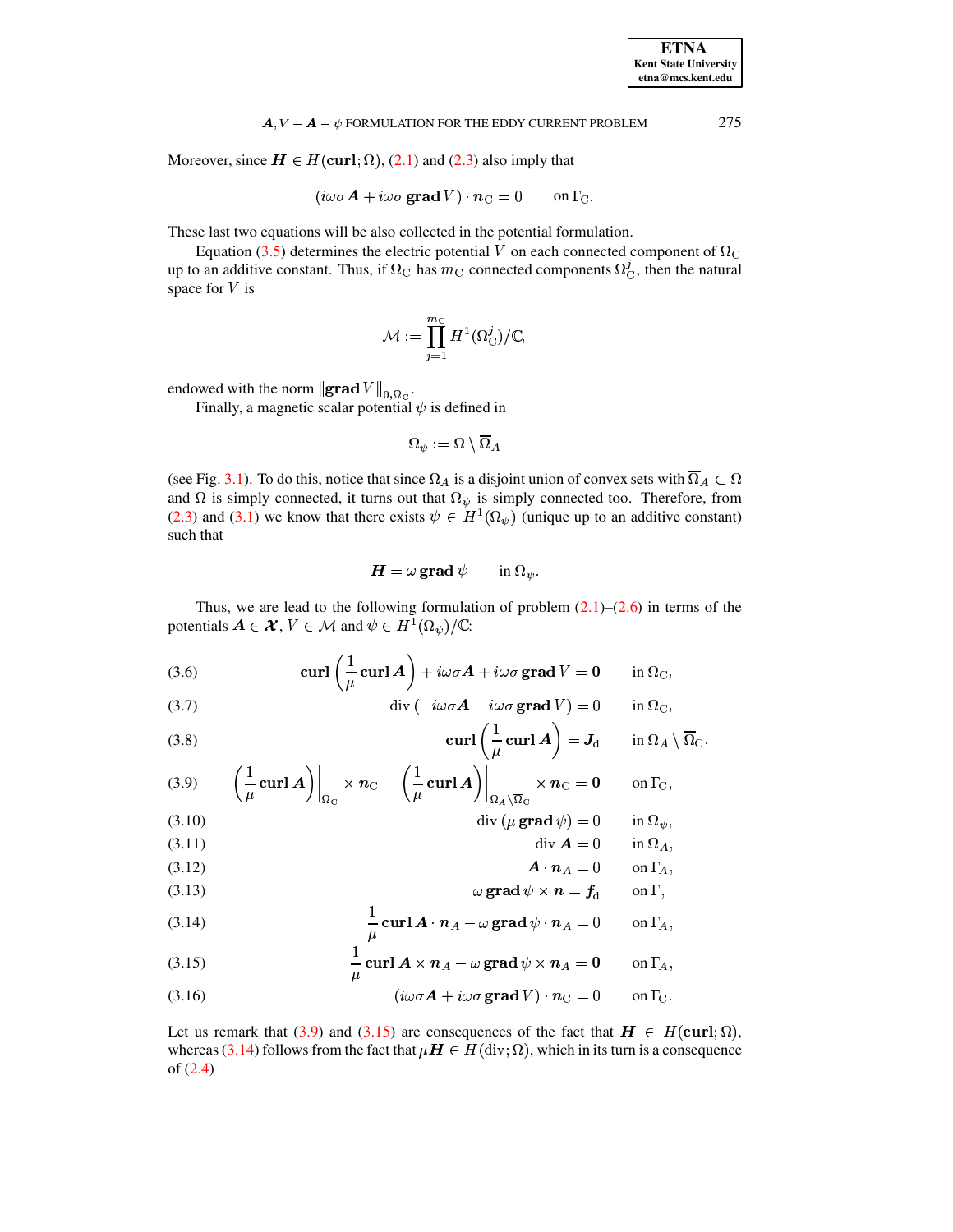| <b>ETNA</b>                  |
|------------------------------|
| <b>Kent State University</b> |
| etna@mcs.kent.edu            |

To end this section we show that any solution of the above equations yields a solution of To end this section we show that any solution of the above equations yields a solution of the eddy current problem [\(2.1\)](#page-2-2)–[\(2.6\)](#page-3-1). In fact, let  $(A, V, \psi) \in \mathcal{X} \times \mathcal{M} \times H^1(\Omega_{\psi})/\mathbb{C}$  satisfying equations yields a solution of<br> $\times \mathcal{M} \times H^1(\Omega_{\psi})$  /  $\mathbb{C}$  satisfying  $(3.6)$ – $(3.16)$ . Let

<span id="page-6-1"></span>(3.17) 
$$
\boldsymbol{H} := \begin{cases} \frac{1}{\mu} \operatorname{curl} \boldsymbol{A} & \text{in } \Omega_A, \\ \omega \operatorname{grad} \psi & \text{in } \Omega_{\psi}, \end{cases}
$$

and **E** be defined by [\(3.5\)](#page-4-1). It is immediate to show that  $H \in H(\text{curl}; \Omega)$ ,  $E \in H(\text{curl}; \Omega_C)$ , and they satisfy  $(2.1)$ – $(2.5)$ . There only remains to prove that  $(2.6)$  also holds true. To do this, notice that [\(2.4\)](#page-2-1) implies that there exists a vector potential  $\mathbf{B}\in H(\text{curl};\Omega)$  such that

(3.18) 
$$
\mu \mathbf{H} = \mathbf{curl} \mathbf{B} \qquad \text{in } \Omega.
$$

Taking into account that the sets  $\Omega'_{A}$  are simply connected and mutually disjoint, from [\(3.17\)](#page-6-1) there follows that there exists  $\xi \in H^1(\Omega_A)$  such that

<span id="page-6-3"></span><span id="page-6-2"></span>
$$
A = B + \operatorname{grad} \xi \qquad \text{in } \Omega_A.
$$

Consequently, if we define  $V := V + \xi|_{\Omega_{\rm C}}$ , we obtain from [\(3.5\)](#page-4-1) that

(3.19) 
$$
\boldsymbol{E} = -i\omega(\boldsymbol{B} + \boldsymbol{\mathrm{grad}}\,\widetilde{V}) \qquad \text{in } \Omega_{\mathrm{C}}.
$$

Equations  $(3.18)$  and  $(3.19)$  fall in the framework analyzed by Alonso et al. [\[5,](#page-14-18) Section  $6$ (ii)], where it is shown that  $(2.6)$  holds true. This can be formally verified by using [\(3.17\)](#page-6-1), the fact that  $\mathbf{grad}\varphi_j \in \mathcal{H}_{\mu}(\Gamma,\Gamma_{\text{C}})$  and [\(3.19\)](#page-6-3), as follows:

$$
\int_{\Omega_{\rm D}} i\omega \mu \mathbf{H} \cdot \mathbf{grad} \varphi_j = \int_{\Omega_{\rm D}} i\omega \mathbf{curl} \mathbf{B} \cdot \mathbf{grad} \varphi_j
$$
\n
$$
= i\omega \int_{\Gamma_{\rm C}} (\mathbf{B} \times \mathbf{n}_{\rm C}) \cdot \mathbf{grad} \varphi_j
$$
\n
$$
= -\int_{\Gamma_{\rm C}} (\mathbf{E} \times \mathbf{n}_{\rm C}) \cdot \mathbf{grad} \varphi_j - i\omega \int_{\Gamma_{\rm C}} (\mathbf{grad} \widetilde{V} \times \mathbf{n}_{\rm C}) \cdot \mathbf{grad} \varphi_j
$$
\n
$$
= -\int_{\Gamma_{\rm C}} (\mathbf{E} \times \mathbf{n}_{\rm C}) \cdot \mathbf{grad} \varphi_j,
$$

where for the last equality we have used that

$$
\begin{aligned} \int_{\Gamma_{\!\mathrm{C}}} &(\mathbf{grad}\, \widetilde{V}\times \boldsymbol{n}_\mathrm{C})\cdot \mathbf{grad}\, \varphi_j = \int_{\Omega_{\mathrm{D}}} \mathbf{grad}\, \widetilde{V}^*\cdot \mathbf{curl}\,(\mathbf{grad}\,\varphi_j) \\ &\quad - \int_{\Omega_{\mathrm{D}}} \mathbf{curl}(\mathbf{grad}\, \widetilde{V}^*)\cdot \mathbf{grad}\,\varphi_j = 0, \end{aligned}
$$

with  $V^* \in H^1(\Omega)$  being an extension of V to the whole  $\Omega$ .

<span id="page-6-0"></span>**4. Variational formulation. Existence and uniqueness of solution.** The aim of this section is to give a variational formulation of problem  $(3.6)$ – $(3.16)$  and to prove its wellposedness.

First, we recall some results settled in [\[20\]](#page-14-24) for Lipschitz domains. We write these results for  $\Omega_A$ , as will be used in the sequel. The tangential trace operator  $\gamma_\tau(\mathbf{u}) := \mathbf{u}|_{\Gamma_A} \times \mathbf{n}_A$ is a bounded linear operator from  $H(\text{curl}; \Omega_A)$  onto  $H^{-\frac{1}{2}}(\text{div}_\Gamma; \Gamma_A)$ . The tangential projection  $\pi_\tau(v) := n_A \times (v|_{\Gamma_A} \times n_A)$  is a bounded linear operator from  $H(\text{curl}; \Omega_A)$  onto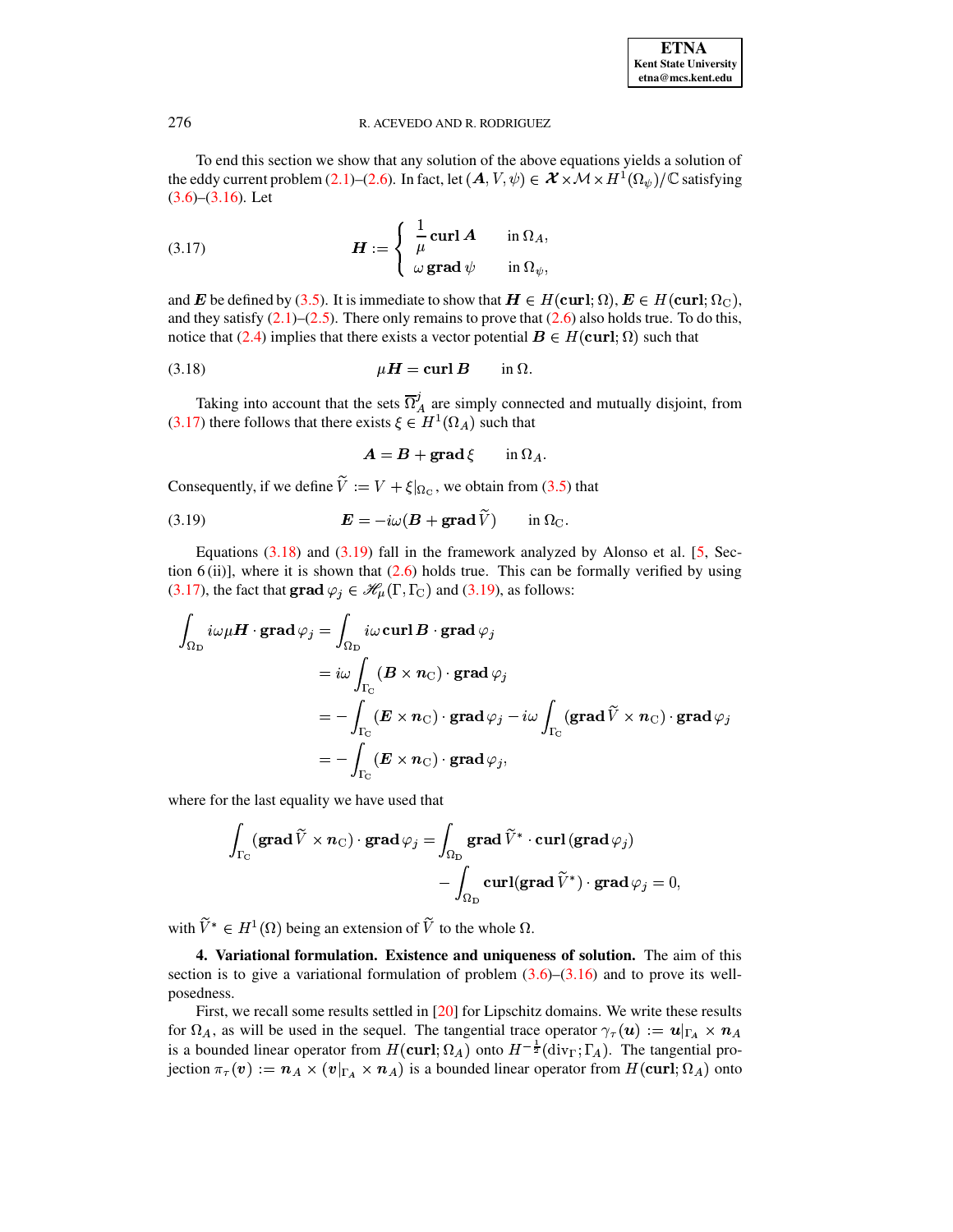| <b>ETNA</b>                  |
|------------------------------|
| <b>Kent State University</b> |
| etna@mcs.kent.edu            |

 $H^{-\frac{1}{2}}(\operatorname{curl}_{\Gamma};\Gamma_{A})$ . Thus, the duality pairing between  $H^{-\frac{1}{2}}(\operatorname{div}_{\Gamma};\Gamma_{A})$  and  $H^{-\frac{1}{2}}(\operatorname{curl}_{\Gamma};\Gamma_{A})$  is well defined by

$$
\langle \gamma_{\tau}(\boldsymbol{u}), \pi_{\tau}(\boldsymbol{v}) \rangle_{\Gamma_A} := \int_{\Omega_A} \boldsymbol{\mathrm{curl}}\, \boldsymbol{u} \cdot \boldsymbol{v} - \int_{\Omega_A} \boldsymbol{u} \cdot \boldsymbol{\mathrm{curl}}\, \boldsymbol{v} \qquad \forall \boldsymbol{u}, \boldsymbol{v} \in H(\boldsymbol{\mathrm{curl}}; \Omega_A).
$$

For any  $w \in H(\text{curl}; \Omega_{\psi})$ , its tangential trace on  $\Gamma_A$  also belongs to  $H^{-\frac{1}{2}}(\text{div}_{\Gamma}; \Gamma_A)$  and, consequently,  $\langle \mathbf{w} \times \mathbf{n}_A, \pi_\tau(\mathbf{v}) \rangle_{\Gamma_A}$  is also well defined.

To obtain a variational formulation of problem  $(3.6)$ – $(3.16)$ , notice that by virtue of  $(3.6)$ , (3.8) and (3.9) we have that  $\frac{1}{u}$  curl  $A \in H$  (curl;  $\Omega_A$ ), and for all  $Z \in \mathcal{X}$ 

$$
\int_{\Omega_A} \mathbf{curl} \left( \frac{1}{\mu} \mathbf{curl} \, A \right) \cdot \bar{Z} = -i\omega \int_{\Omega_C} \sigma \left( A + \mathbf{grad} \, V \right) \cdot \bar{Z} + \int_{\Omega_A} \mathbf{J}_{\mathrm{d}} \cdot \bar{Z}.
$$

Integrating by parts the left-hand side above and using  $(3.11)$  and  $(3.15)$ , there follows

<span id="page-7-0"></span>(4.1) 
$$
\int_{\Omega_A} \frac{1}{\mu} \left[ \operatorname{curl} \mathbf{A} \cdot \operatorname{curl} \mathbf{Z} + (\operatorname{div} \mathbf{A}) \left( \operatorname{div} \mathbf{Z} \right) \right] + i\omega \int_{\Omega_C} \sigma \mathbf{A} \cdot \mathbf{Z} + i\omega \int_{\Omega_C} \sigma \operatorname{grad} V \cdot \mathbf{Z} - \omega \langle \operatorname{grad} \psi \times \mathbf{n}_A, \pi_\tau(\mathbf{Z}) \rangle_{\Gamma_A} = \int_{\Omega_A} \mathbf{J}_{\mathrm{d}} \cdot \mathbf{Z}
$$

On the other hand, from  $(3.7)$ , by integrating by parts and using  $(3.16)$  we have for all  $U \in H^1(\Omega_{\mathbb{C}})$ 

(4.2) 
$$
i\omega \int_{\Omega_{\rm C}} \sigma \mathbf{A} \cdot \mathbf{grad} \,\overline{U} + i\omega \int_{\Omega_{\rm C}} \sigma \mathbf{grad} \, V \cdot \mathbf{grad} \,\overline{U} = 0.
$$

Finally, for any  $\varphi \in H^1_{\Gamma}(\Omega_{\psi})$ , from (3.10), by integrating by parts and using (3.14), we obtain

$$
\omega\int_{\Omega_\psi} \mu\,\mathbf{grad}\,\psi\cdot\mathbf{grad}\,\bar{\varphi}+\int_{\Gamma_A}\mathbf{curl}\,\boldsymbol{A}\cdot\boldsymbol{n}_A\,\bar{\varphi}=0,
$$

where the last integral must be understood as the duality pairing between  $H^{-\frac{1}{2}}(\Gamma_A)$  and  $H^{\frac{1}{2}}(\Gamma_A)$ . Now, let  $\varphi^* \in H^1(\Omega)$  be an extension of  $\varphi$  to the whole  $\Omega$ . Hence,

$$
\int_{\Gamma_A} \mathbf{curl}\, \pmb{A}\cdot \pmb{n}_A\, \bar{\varphi} = \int_{\Omega_A} \mathbf{curl}\, \pmb{A}\cdot \mathbf{grad}\, \bar{\varphi}^* = \left\langle \mathbf{grad}\, \bar{\varphi}\times \pmb{n}_A, \pi_\tau(\bar{A}) \right\rangle_{\Gamma_A}.
$$

<span id="page-7-1"></span>Therefore, we obtain

(4.3) 
$$
\omega \int_{\Omega_{\psi}} \mu \operatorname{grad} \psi \cdot \operatorname{grad} \bar{\varphi} + \left\langle \operatorname{grad} \bar{\varphi} \times \boldsymbol{n}_A, \pi_{\tau}(\bar{A}) \right\rangle_{\Gamma_A} = 0.
$$

Equations  $(4.1)$ – $(4.3)$  together with the essential condition  $(3.13)$ , provide the following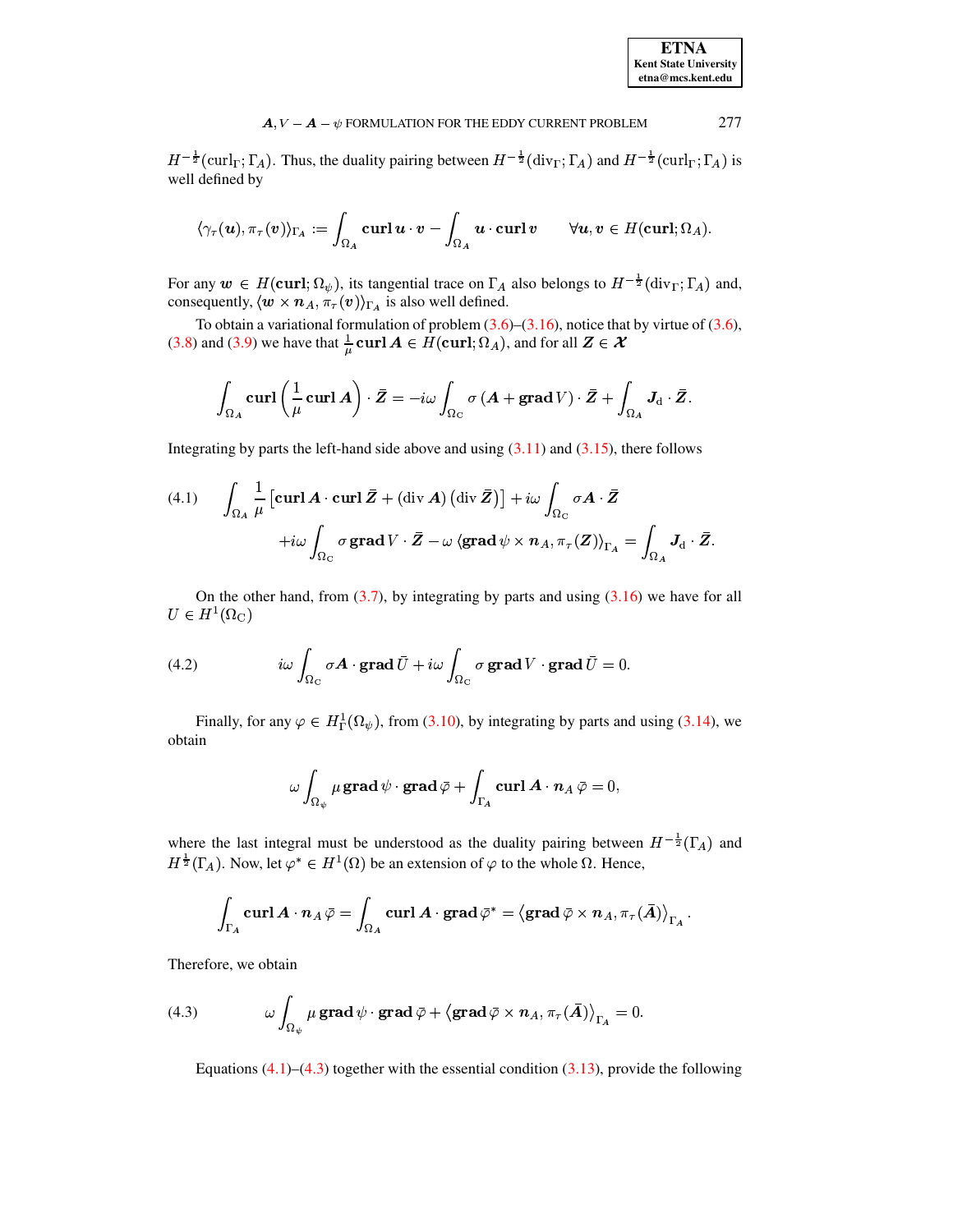variational formulation of problem [\(3.6\)](#page-5-3)–[\(3.16\)](#page-5-4):

*Find*  $A \in \mathcal{X}$ ,  $V \in \mathcal{M}$  *and*  $\psi \in H^1(\Omega_{\psi})/\mathbb{C}$  *such that:* 

<span id="page-8-0"></span>(4.4)  $\omega$  grad  $\psi \times n = f_d$  in  $H^{-\frac{1}{2}}(\text{div}_\Gamma; \Gamma)$ ,

 $\overline{\phantom{a}}$ 

<span id="page-8-5"></span>
$$
(4.5) \quad \int_{\Omega_A} \frac{1}{\mu} \left[ \operatorname{curl} \mathbf{A} \cdot \operatorname{curl} \bar{\mathbf{Z}} + (\operatorname{div} \mathbf{A}) \left( \operatorname{div} \bar{\mathbf{Z}} \right) \right] + i\omega \int_{\Omega_C} \sigma \mathbf{A} \cdot \bar{\mathbf{Z}} \\
+ i\omega \int_{\Omega_C} \sigma \operatorname{grad} V \cdot \bar{\mathbf{Z}} - \omega \left( \operatorname{grad} \psi \times \mathbf{n}_A, \pi_\tau(\mathbf{Z}) \right)_{\Gamma_A} = \int_{\Omega_A} \mathbf{J}_d \cdot \bar{\mathbf{Z}} \\
(4.6) \quad i\omega \int_{\Omega_A} \sigma \mathbf{A} \cdot \operatorname{grad} \bar{U} + i\omega \int_{\Omega_A} \sigma \operatorname{grad} V \cdot \operatorname{grad} \bar{U} = 0 \qquad \forall U \in \mathcal{M}.
$$

<span id="page-8-6"></span> $\int_{\Omega_{G}}\sigma\boldsymbol{A}\cdot\mathbf{grad}\,\bar{U}+i\omega\int_{\Omega_{G}}\sigma\,\mathbf{grad}% \mathbf{G}\cdot\mathbf{G}$   $f(\hspace{-.08in}4.6) \hspace{.2in} i \omega \hspace{.2in} \int \hspace{.2in} \sigma \mathbf{A} \cdot \mathbf{grad} \hspace{.2in} U + i \omega \hspace{.2in} \int \hspace{.2in} \sigma \, \mathbf{grad} \hspace{.2in} V \cdot \mathbf{grad} \hspace{.2in} U = 0 \hspace{.6in} \forall U \in \mathcal{M},$ 

<span id="page-8-1"></span>
$$
(4.7) \quad \omega \int_{\Omega_{\psi}} \mu \operatorname{grad} \psi \cdot \operatorname{grad} \bar{\varphi} + \left\langle \operatorname{grad} \bar{\varphi} \times \boldsymbol{n}_A, \pi_{\tau}(\bar{A}) \right\rangle_{\Gamma_A} = 0 \qquad \forall \varphi \in H^1_{\Gamma}(\Omega_{\psi}).
$$

Our next goal is to prove that this variational problem has a unique solution. For this purpose, first of all notice that [\(4.4\)](#page-8-0) can be satisfied only if  $f_d$  is the tangential trace on  $\Gamma$ of a gradient. Thus, this additional hypothesis turns out necessary for the problem to have a solution. So, we make the following assumption:

(4.8) 
$$
\exists \eta \in H^{1}(\Omega_{\psi}): \qquad f_{d} = \mathbf{grad} \eta \times \mathbf{n} \qquad \text{in } H^{-\frac{1}{2}}(\mathrm{div}_{\Gamma}; \Gamma).
$$

<span id="page-8-2"></span>Now, let  $\mathscr A$  be the bilinear form defined on  $\mathcal X \times \mathcal M \times H^1(\Omega_\psi)/\mathbb C$  by

$$
\begin{aligned} &\mathscr{A}((\boldsymbol{A},V,\psi),(\boldsymbol{Z},U,\varphi)) \\ &:= \int_{\Omega_A} \frac{1}{\mu} \left[ \mathbf{curl}\, \boldsymbol{A} \cdot \mathbf{curl}\, \bar{\boldsymbol{Z}} + (\mathrm{div}\, \boldsymbol{A}) \left( \mathrm{div}\, \bar{\boldsymbol{Z}} \right) \right] + \omega^2 \int_{\Omega_\psi} \mu \, \mathbf{grad}\, \psi \cdot \mathbf{grad}\, \bar{\varphi} \\ & \quad + i \omega \int_{\Omega_{\mathrm{C}}} \sigma \left( \boldsymbol{A} + \mathbf{grad}\, V \right) \cdot \left( \bar{\boldsymbol{Z}} + \mathbf{grad}\, \bar{U} \right) \\ & \quad - \omega \left\langle \mathbf{grad}\, \psi \times \boldsymbol{n}_A , \pi_\tau(\boldsymbol{Z}) \right\rangle_{\Gamma_A} + \omega \left\langle \mathbf{grad}\, \bar{\varphi} \times \boldsymbol{n}_A , \pi_\tau(\bar{\boldsymbol{A}}) \right\rangle_{\Gamma_A} . \end{aligned}
$$

Clearly, [\(4.4\)](#page-8-0)–[\(4.7\)](#page-8-1) can be equivalently written as follows:<br>Find  $(A, V, \psi) \in \mathcal{X} \times \mathcal{M} \times H^1(\Omega_{\psi}) / \mathbb{C}$  such that:

*Find*  $(A, V, \psi) \in \mathcal{X} \times \mathcal{M} \times H^1(\Omega_{\psi})/\mathbb{C}$  such that:

<span id="page-8-4"></span><span id="page-8-3"></span>(4.9) 
$$
\omega \operatorname{grad} \psi \times n = f_d \quad \text{in } H^{-\frac{1}{2}}(\text{div}_{\Gamma}; \Gamma),
$$
  
(4.10)  $\mathscr{A}((A, V, \psi), (Z, U, \varphi)) = \int_{\Omega_A} \mathbf{J}_d \cdot \bar{Z} \quad \forall (Z, U, \varphi) \in \mathcal{X} \times \mathcal{M} \times H^1_{\Gamma}(\Omega_{\psi}).$ 

THEOREM 4.1. *Under assumption* [\(4.8\)](#page-8-2)*, the variational problem* [\(4.9\)](#page-8-3)*–*[\(4.10\)](#page-8-4) *has a unique solution.*

*Proof.* It is enough to show that  $\mathscr A$  is elliptic, since, in such a case, the theorem follows from Lax-Milgram's Lemma.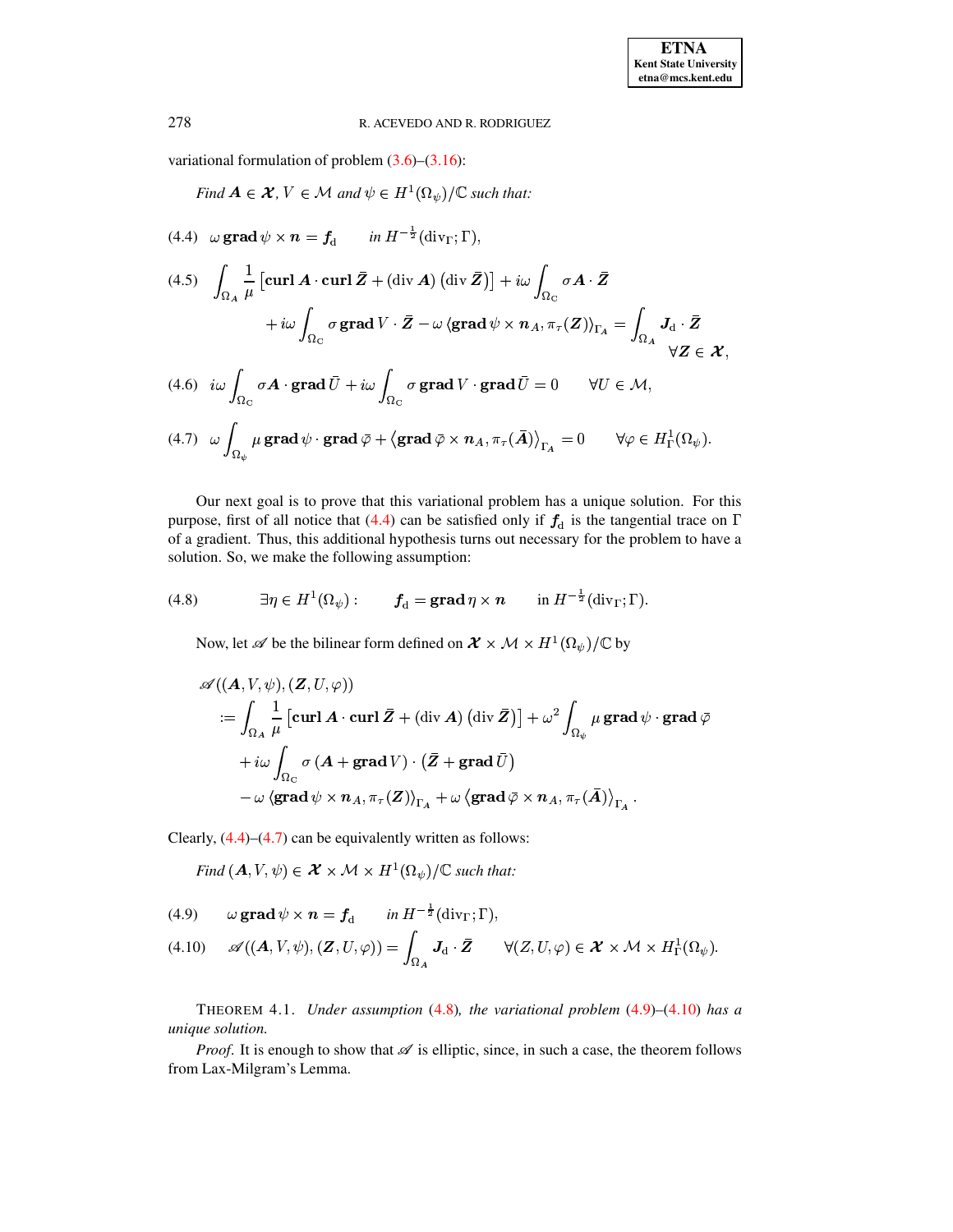To prove the ellipticity, for  $(\mathbf{Z}, U, \varphi) \in \mathcal{X} \times \mathcal{M} \times H^1(\Omega_{\psi})/\mathbb{C}$  we write

$$
\begin{split} \mathscr{A}((\boldsymbol{Z},U,\varphi),(\boldsymbol{Z},U,\varphi))=&\int_{\Omega_A}\frac{1}{\mu}\left(|\mathbf{curl}\,\boldsymbol{Z}|^2+|\mathrm{div}\,\boldsymbol{Z}|^2\right)+\omega^2\int_{\Omega_\psi}\mu\left|\mathbf{grad}\,\varphi\right|^2\\&+i\omega\left\{\int_{\Omega_C}\sigma\left(\left|\boldsymbol{Z}\right|^2+\left|\mathbf{grad}\,U\right|^2\right)+2\int_{\Omega_C}\sigma\,\mathrm{Re}(\mathbf{grad}\,U\cdot\bar{\boldsymbol{Z}})\\&+2\,\mathrm{Im}\left\langle\mathbf{grad}\,\bar{\varphi}\times\boldsymbol{n}_A,\pi_\tau(\bar{\boldsymbol{Z}})\right\rangle_{\Gamma_A}\right\}.\end{split}
$$

Thus,

$$
|\mathscr{A}((\mathbf{Z}, U, \varphi), (\mathbf{Z}, U, \varphi))|^2 = (a + \omega^2 b)^2 + \omega^2 (c + 2d)^2,
$$

where

$$
a := \int_{\Omega_A} \frac{1}{\mu} \left( |\operatorname{curl} \mathbf{Z}|^2 + |\operatorname{div} \mathbf{Z}|^2 \right), \qquad b := \int_{\Omega_{\psi}} \mu |\operatorname{grad} \varphi|^2
$$
  

$$
c := \int_{\Omega_C} \sigma \left( |\mathbf{Z}|^2 + |\operatorname{grad} U|^2 \right), \qquad d := e + f,
$$

with

$$
e := \int_{\Omega_{\mathcal{C}}} \sigma \operatorname{Re}(\mathbf{grad} \, U \cdot \bar{\mathbf{Z}}) \quad \text{and} \quad f := \operatorname{Im} \left\langle \mathbf{grad} \, \bar{\varphi} \times \mathbf{n}_A, \pi_{\tau}(\bar{\mathbf{Z}}) \right\rangle_{\Gamma_A}
$$

Next, we proceed as in  $[16]$  and use the elementary inequality

$$
(c+2d)^2 \ge \rho c^2 - 8\rho d^2 \qquad \forall c, d \in \mathbb{R}, \ \forall \rho \in (0, 1/2].
$$

to obtain

$$
|\mathscr{A}((\mathbf{Z},U,\varphi),(\mathbf{Z},U,\varphi))|^2 \geq a^2 + \omega^4 b^2 + \omega^2 (\rho c^2 - 8\rho d^2)
$$
  $\forall \rho \in (0,1/2].$ 

Now, since<sup>1</sup>

$$
a \ge \frac{K}{\mu_{\max}} ||Z||^2_{\mathcal{X}}
$$
 and  $b \ge \mu_{\min} ||grad \varphi||^2_{0,\Omega_{\psi}},$ 

with  $K > 0$  independent of  $Z$ , we have

$$
\begin{aligned} \left|\mathscr{A}((\boldsymbol{Z},U,\varphi),(\boldsymbol{Z},U,\varphi))\right|^2 \geq & \frac{K^2}{\mu_{\max}^2} \left\|\boldsymbol{Z}\right\|_{\boldsymbol{\mathcal{X}}}^4 + \omega^4 \mu_{\min}^2 \left\|\mathbf{grad}\,\varphi\right\|_{0,\Omega_{\psi}}^4 \\ & \qquad \qquad + \omega^2 \rho \left(\int_{\Omega_{\mathrm{C}}} \sigma \left|\mathbf{grad}\,U\right|^2\right)^2 - 16 \omega^2 \rho (e^2 + f^2) \end{aligned}
$$

To estimate the last term in the right-hand side above, notice first that, for all  $\varepsilon > 0$ ,

$$
e^2\leq \left(\int_{\Omega_{\mathrm{C}}}\left|\sigma\,\mathbf{grad}\,U\cdot\bar{\bm{Z}}\right|\right)^2\leq\frac{\varepsilon}{2}\left(\int_{\Omega_{\mathrm{C}}}\sigma\left|\mathbf{grad}\,U\right|^2\right)^2+\frac{1}{2\varepsilon}\left(\int_{\Omega_{\mathrm{C}}}\sigma\left|\bm{Z}\right|^2\right)^2.
$$

<span id="page-9-0"></span><sup>&</sup>lt;sup>1</sup>For the first inequality, see, for instance, [25, Lemma I.3.6].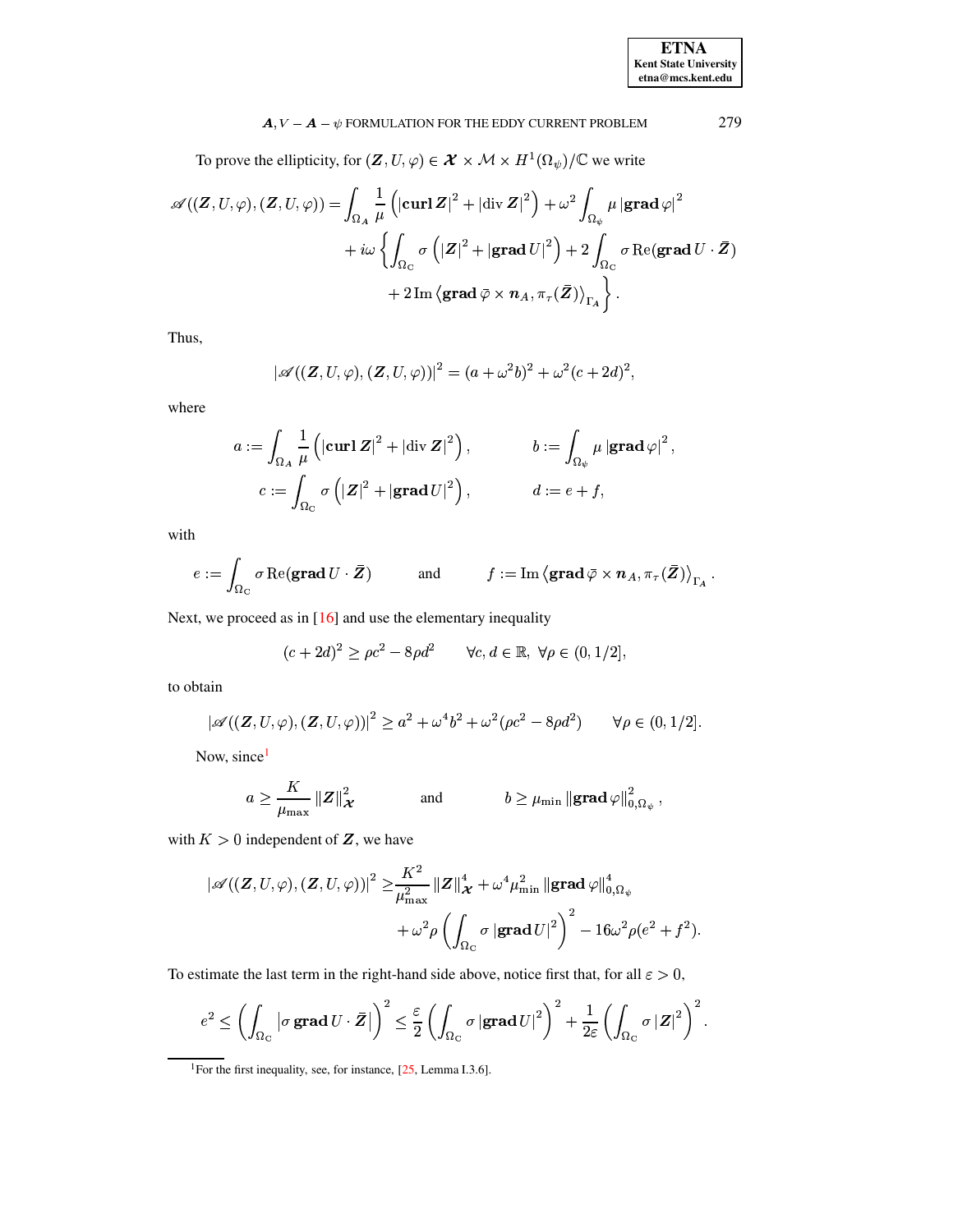On the other hand,  $\exists C > 0$  independent of  $\varphi$  and **Z** such that

$$
f^2\leq \left\|{\mathbf{grad}\,} \bar{\varphi} \times \boldsymbol n_A \right\|_{H^{-\frac{1}{2}}(\operatorname{div}_\Gamma;\Gamma_A)}^2\left\|\pi_\tau(\bar{\boldsymbol Z})\right\|_{H^{-\frac{1}{2}}(\operatorname{curl}_\Gamma;\Gamma_A)}^2\leq C\left(\left\|{\mathbf{grad}\,} \varphi\right\|_{0,\Omega_\psi}^4+\left\|\boldsymbol Z\right\|_{\boldsymbol{\mathcal X}}^4\right).
$$

Therefore, by combining the last three inequalities and taking  $\varepsilon$  and  $\rho$  small enough, we obtain that  $\exists \alpha > 0$  such that,  $\forall (\mathbf{Z}, U, \varphi) \in \mathcal{X} \times \mathcal{M} \times H^1(\Omega_{\psi})/\mathbb{C}$ ,

$$
\left|\mathscr{A}((\boldsymbol{Z},U,\varphi),(\boldsymbol{Z},U,\varphi))\right|^2\geq\alpha\left(\|\boldsymbol{Z}\|_{\boldsymbol{\mathcal{X}}}^4+\|\mathbf{grad}\,U\|_{0,\Omega_C}^4+\|\mathbf{grad}\,\varphi\|_{0,\psi}^4\right),
$$

which allows us to conclude the ellipticity of  $\mathscr A$ .  $\Box$ 

<span id="page-10-1"></span>To end this section, we prove that the unique solution of the variational problem  $(4.9)$ - $(4.10)$  is actually a solution of the strong form of the problem given by equations  $(3.6)$ – $(3.16)$ .

THEOREM 4.2. The solution  $(A, V, \psi)$  of  $(4.9)$ – $(4.10)$  satisfies  $(3.6)$ – $(3.16)$ .

*Proof.* First, let  $\xi \in H^1(\Omega_A)$  be a solution of the compatible Neumann problem  $\Delta \xi =$ div A in  $\Omega_A$ ,  $\partial \xi / \partial n_A = 0$  on  $\Gamma_A$ . By testing (4.5) with  $Z = \text{grad} \xi \in \mathcal{X}$ , we obtain (3.11) by using (4.6) (since  $\xi|_{\Omega_{\rm C}} \in M$ ) and  $\langle \textbf{grad } \psi \times n_A, \pi_{\tau} (\textbf{grad } \xi) \rangle_{\Gamma_{A}} = 0$  (which is a consequence of the definition of the duality pairing).

Second, by testing  $(4.5)$ – $(4.7)$  with smooth functions supported in adequate domains and proceeding in the standard way, it is easy to verify equations  $(3.6)$ – $(3.10)$ ,  $(3.14)$  and  $(3.16)$ . Since  $(3.12)$  is imposed in the definition of the space  $\mathcal X$  and  $(3.13)$  coincides with  $(4.9)$ , there only remains to prove (3.15) in  $H^{-\frac{1}{2}}(\text{div}_{\Gamma};\Gamma_A)$ ; namely, that for all  $\zeta \in H(\text{curl};\Omega_A)$ ,

(4.11) 
$$
\left\langle \frac{1}{\mu} \operatorname{curl} A \times n_A, \pi_\tau(\zeta) \right\rangle_{\Gamma_A} - \left\langle \operatorname{grad} \psi \times n_A, \pi_\tau(\zeta) \right\rangle_{\Gamma_A} = 0
$$

To do this, notice first that by substituting  $(3.11)$  in  $(4.5)$ , integrating by parts and having into account  $(3.6)$  and  $(3.8)$ , we obtain

<span id="page-10-0"></span>
$$
\left\langle \frac{1}{\mu} \operatorname{curl} A \times n_A, \pi_\tau(Z) \right\rangle_{\Gamma_A} - \left\langle \operatorname{grad} \psi \times n_A, \pi_\tau(Z) \right\rangle_{\Gamma_A} = 0 \qquad \forall Z \in \mathcal{X}.
$$

Next, for  $\zeta \in H(\text{curl}; \Omega_A)$ , let  $\varphi$  be a solution of the following auxiliary problem:

$$
\varphi \in H^1(\Omega_A)/\mathbb{C}: \qquad \int_{\Omega_A} \mathbf{grad}\, \varphi \cdot \mathbf{grad}\, \bar{\chi} = \int_{\Omega_A} \zeta \cdot \mathbf{grad}\, \bar{\chi} \qquad \forall \chi \in H^1(\Omega_A)/\mathbb{C}.
$$

Hence,  $\text{div}(\zeta - \text{grad}\,\varphi) = 0$  in  $\Omega_A$  and  $(\zeta - \text{grad}\,\varphi) \cdot n_A = 0$  on  $\Gamma_A$ . Consequently,  $\mathbf{Z} := \zeta - \mathbf{grad} \varphi \in \mathcal{X}$ , and using it as a test function in the equation above, we obtain

$$
\left\langle \frac{1}{\mu} \operatorname{curl} A \times n_A, \pi_\tau(\zeta - \operatorname{grad} \varphi) \right\rangle_{\Gamma_A} - \left\langle \operatorname{grad} \psi \times n_A, \pi_\tau(\zeta - \operatorname{grad} \varphi) \right\rangle_{\Gamma_A} = 0.
$$

Now, from  $(3.6)$  and  $(3.8)$ , we have

$$
\left\langle \frac{1}{\mu} \operatorname{curl} A \times n_A, \pi_{\tau}(\operatorname{grad} \varphi) \right\rangle_{\Gamma_A} = \int_{\Omega_A} \operatorname{curl} \left( \frac{1}{\mu} \operatorname{curl} A \right) \cdot \operatorname{grad} \bar{\varphi}
$$

$$
= - \int_{\Omega_C} (i\omega \sigma A + i\omega \sigma \operatorname{grad} V) \cdot \operatorname{grad} \bar{\varphi}
$$

$$
+ \int_{\Omega_A} \mathbf{J}_d \cdot \operatorname{grad} \bar{\varphi}
$$

$$
= 0,
$$

280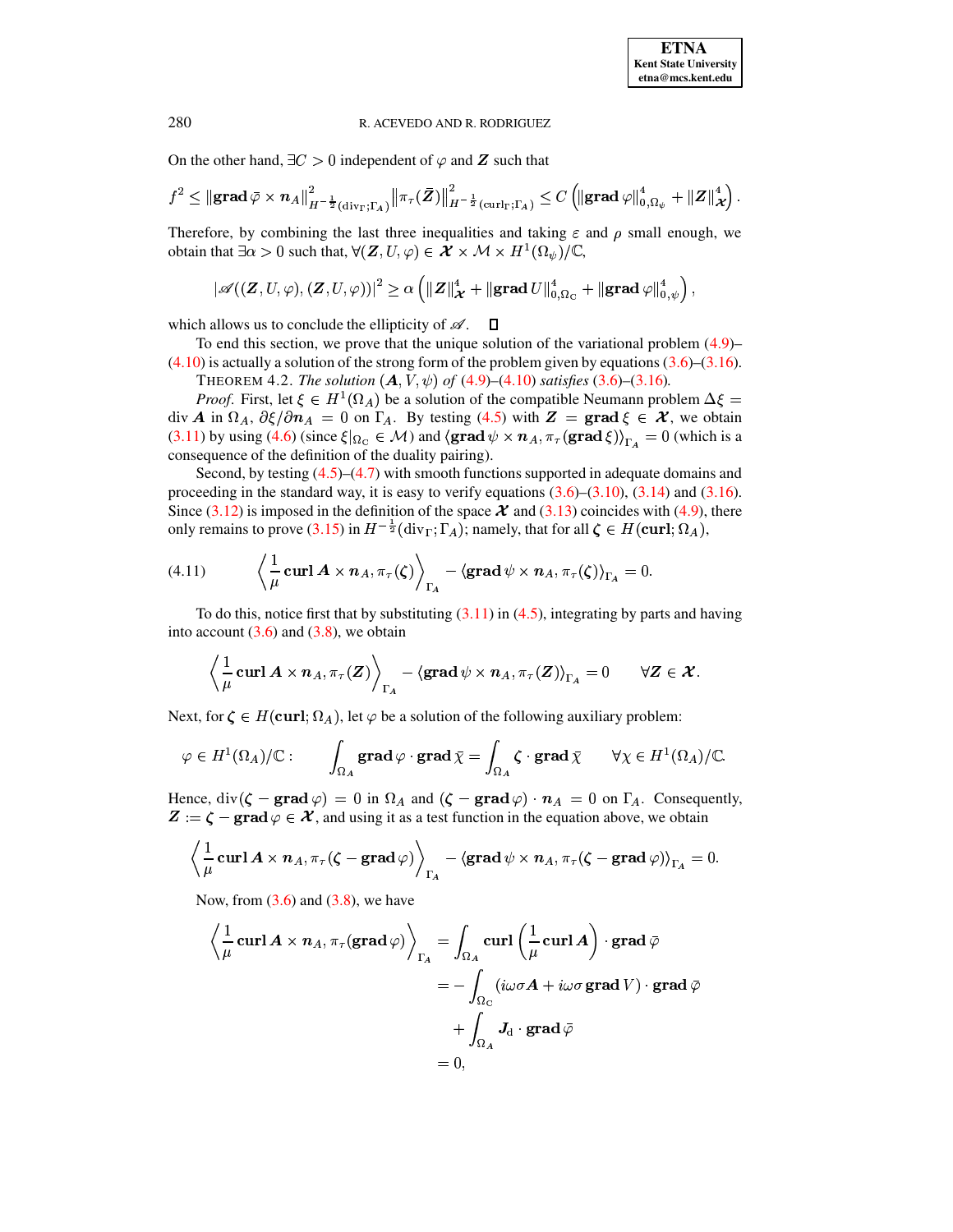**ETNA Kent State University**  $etna@mcs. kent.edu$ 

#### 281  $\mathbf{A}, V - \mathbf{A} - \psi$  FORMULATION FOR THE EDDY CURRENT PROBLEM

where, for the last step, we have used integration by parts,  $(3.7)$ ,  $(3.16)$ , the assumption that  $J_d$  is divergence-free and (3.1).

Thus, using again that  $\langle \textbf{grad} \psi \times \mathbf{n}_A, \pi_\tau (\textbf{grad} \varphi) \rangle_{\Gamma_A}$  vanishes, (4.11) follows from the last two equations, and we conclude the proof.  $\Box$ 

<span id="page-11-0"></span>5. Numerical approximation. In this section we describe and analyze a finite element method to approximate the solution of problem  $(4.9)$ – $(4.10)$ . To do this, first notice that  $(4.9)$ implies that the surface gradient of  $\psi$  can be written as follows:

$$
\nabla_{\Gamma}\psi:=\boldsymbol{n}\times(\nabla\psi\times\boldsymbol{n})=\frac{1}{\omega}\;\boldsymbol{n}\times\boldsymbol{f}_{\rm d}.
$$

Therefore, if we take an arbitrary but fixed point  $x_0 \in \Gamma$  and if the data  $f_d$  is sufficiently smooth (for instance, it is enough that  $f_d \in H^{\frac{1}{2}+\delta}(\Gamma)^3$  with  $\delta > 0$ ), then we can compute in advance the values of  $\psi$  on  $\Gamma$  as follows:

$$
\psi(\boldsymbol{x}) = \int_{\boldsymbol{\alpha}(\boldsymbol{x})} \nabla_{\Gamma} \psi \cdot \boldsymbol{t}_{\boldsymbol{\alpha}(\boldsymbol{x})} = \frac{1}{\omega} \int_{\boldsymbol{\alpha}(\boldsymbol{x})} \boldsymbol{n} \times \boldsymbol{f}_{\mathrm{d}} \cdot \boldsymbol{t}_{\boldsymbol{\alpha}(\boldsymbol{x})},
$$

<span id="page-11-1"></span>where  $\alpha(x)$  is any simple curve lying on  $\Gamma$  and joining  $x_0$  with  $x$ , and  $t_{\alpha(x)}$  is its unit tangent vector. Notice that the computed value of  $\psi(x)$  is independent of the particular curve  $\alpha(x)$ . Thus, if we define

(5.1) 
$$
g_{\mathbf{d}}(\boldsymbol{x}) := \frac{1}{\omega} \int_{\boldsymbol{\alpha}(\boldsymbol{x})} \boldsymbol{n} \times \boldsymbol{f}_{\mathbf{d}} \cdot \boldsymbol{t}_{\boldsymbol{\alpha}(\boldsymbol{x})},
$$

then problem  $(4.9)$ – $(4.10)$  is equivalent to the following one:

Find  $(A, V, \psi) \in \mathcal{X} \times \mathcal{M} \times H^1(\Omega_{\psi})$  such that:

<span id="page-11-4"></span><span id="page-11-3"></span>(5.2) 
$$
\psi = g_d \quad on \Gamma
$$
,  
(5.3)  $\mathscr{A}((A, V, \psi), (\mathbf{Z}, U, \varphi)) = \int_{\Omega_A} \mathbf{J}_d \cdot \bar{\mathbf{Z}} \qquad \forall (Z, U, \varphi) \in \mathcal{X} \times \mathcal{M} \times H^1_{\Gamma}(\Omega_{\psi}).$ 

To obtain a discrete formulation of this problem, we further assume that all the domains are Lipschitz polyhedra. Let  $\{\mathcal{T}_h\}$  be a family of tetrahedral meshes of  $\Omega$  such that, for each mesh, all the elements  $T \in \mathcal{T}_h$  are completely included in one of the three subdomains  $\overline{\Omega}_A$ ,  $\overline{\Omega}_C$  or  $\overline{\Omega}_\psi$ .

Consider the following finite element spaces:

<span id="page-11-2"></span>
$$
\mathcal{X}_h := \{ \mathbf{Z}_h \in \mathcal{X} : \ \mathbf{Z}_h |_T \in \mathbb{P}_m^3 \ \forall T \in \mathcal{T}_h : T \subset \overline{\Omega}_A \},
$$
\n
$$
\mathcal{M}_h := \{ U_h \in \mathcal{M} : \ U_h |_T \in \mathbb{P}_m \ \forall T \in \mathcal{T}_h : T \subset \overline{\Omega}_C \},
$$
\n
$$
\mathcal{Q}_h := \{ \varphi_h \in H^1(\Omega_\psi) : \ \varphi_h |_T \in \mathbb{P}_m \ \forall T \in \mathcal{T}_h : T \subset \overline{\Omega}_\psi \},
$$
\n
$$
\mathcal{Q}_{\Gamma,h} := \{ \varphi_h \in \mathcal{Q}_h : \ \varphi_h |_{\Gamma} = 0 \},
$$

where  $\mathbb{P}_m$ ,  $m \geq 1$ , is the set of polynomials of degree not greater than m.

For the boundary condition, we choose the following discrete approximation of  $g_d$ :

$$
(5.4) \t\t g_{d,h} := \Pi_h^{\Gamma} g_d
$$

where  $\Pi_h^{\Gamma}$  is the Lagrange interpolant on the triangular mesh on  $\Gamma$  which consists of the faces of tetrahedra of  $T \in \mathcal{T}_h$  lying on  $\Gamma$ , that we denote  $\mathcal{T}_h^{\Gamma}$ . Notice that the definition of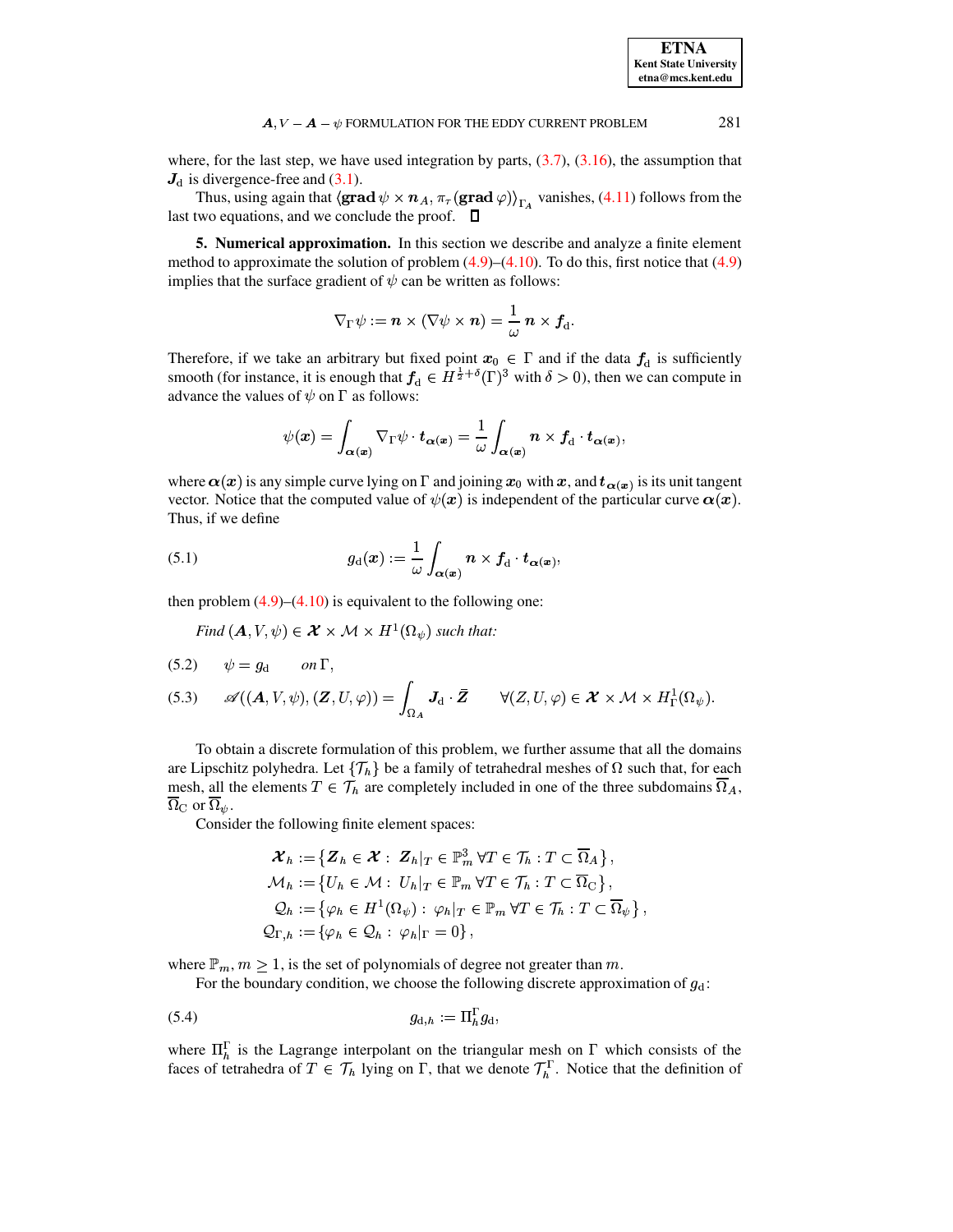$g_{d,h}$  makes sense because  $g_d$ , as defined by (5.1), is continuous. Let us remark that  $g_{d,h}$  is completely determined by its values at the vertices of the triangulation  $\mathcal{T}_h^{\Gamma}$ , which can be conveniently computed from the data  $f_d$  by means of (5.1), with  $\alpha(x)$  being a curve formed by edges of  $\mathcal{T}_h^1$ .

Thus, we are lead to the following discrete problem:

Find  $(A_h, V_h, \psi_h) \in \mathcal{X}_h \times \mathcal{M}_h \times \mathcal{Q}_h$  such that:

<span id="page-12-0"></span>
$$
(5.5) \quad \psi_h = g_{d,h} \qquad on \ \Gamma,
$$

<span id="page-12-1"></span>
$$
(5.6) \quad \mathscr{A}((\mathbf{A}_h, V_h, \psi_h), (\mathbf{Z}_h, U_h, \varphi_h)) = \int_{\Omega_A} \mathbf{J}_d \cdot \mathbf{\bar{Z}}_h
$$

$$
\forall (\mathbf{Z}_h, U_h, \varphi_h) \in \mathbf{\mathcal{X}}_h \times \mathcal{M}_h \times \mathcal{Q}_{\Gamma, h}.
$$

The existence and uniqueness of the solution of this discrete problem is again an immediate consequence of the ellipticity of  $\mathscr{A}$ , proved in the proof of Theorem 4.2, and Lax-Milgram's Lemma. Moreover, if the solution of the continuous problem is smooth enough, the standard finite element error analysis techniques yield the following result:

<span id="page-12-2"></span>THEOREM 5.1. Let  $g_d \in C(\Gamma)$  and  $g_{d,h}$  be defined by (5.4). Let  $(A, V, \psi)$  and  $(A_h, V_h, \psi_h)$ be the solutions of problems  $(5.2)$ – $(5.3)$  and  $(5.5)$ – $(5.6)$ , respectively.

If  $A \in H^{1+s}(\Omega_A)^3$ ,  $V \in H^{1+s}(\Omega_C)$  and  $\psi \in H^{1+s}(\Omega_{\psi})$  with  $s > 0$ , then there exists a strictly positive constant C, independent of h, A, V and  $\psi$ , such that

$$
\|A - A_h\|_{\mathcal{X}} + \|\text{grad}\,(V - V_h)\|_{0,\Omega_{\mathcal{C}}} + \|\text{grad}\,(\psi - \psi_h)\|_{0,\Omega_{\psi}}\leq Ch^r \left( \|A\|_{1+s,\Omega_A} + \|V\|_{1+s,\Omega_{\mathcal{C}}} + \|\psi\|_{1+s,\Omega_{\psi}} \right),
$$

with  $r := \min \{m, s\}.$ 

*Proof.* Let  $\Pi_h$  be the Lagrange interpolant on  $Q_h$ . Since

$$
(\Pi_h \psi)|_{\Gamma} = \Pi_h^{\Gamma} \psi = \Pi_h^{\Gamma} g_{\mathbf{d}} = g_{\mathbf{d},h} = \psi_h|_{\Gamma},
$$

we have that  $\psi_h - \Pi_h \psi \in Q_{\Gamma,h}$ . Therefore, the theorem is a direct consequence of the ellipticity of  $\mathscr{A}$ , Cea's lemma and the approximation properties of the Lagrange interpolant; see, for instance, Ciarlet  $[21]$ .  $\Box$ 

To end the paper we discuss the convenience of choosing the domain  $\Omega_A$  of the vector potential so that its connected components be convex polyhedra. For simplicity, we take  $\Omega_A$  connected in what follows, but all the statements hold true for each of its connected components. So let  $\Omega_A$  be simply connected with a connected boundary.

According to [25, Theorem I.3.4], since  $div(\mu H) = 0$  in  $\Omega$ , there exists  $\Phi \in H^1(\Omega)^3$ satisfying:

$$
\mathbf{curl}\,\Phi = \mu \mathbf{H} \qquad \text{in } \Omega,
$$

$$
\mathrm{div}\,\Phi = 0 \qquad \text{in } \Omega.
$$

Moreover, according to Remark I.3.12 of the same reference, if  $\mu H \in H^p(\Omega)^3$  with  $0 < p \le$ 1, then  $\Phi \in H^{1+p}(\Omega)^3$ .

Therefore, by virtue of  $(3.2)$ – $(3.4)$ , there holds:

 $\overline{\phantom{a}}$ 

$$
\operatorname{curl}(A - \Phi) = 0 \quad \text{in } \Omega_A,
$$
  
\n
$$
\operatorname{div}(A - \Phi) = 0 \quad \text{in } \Omega_A,
$$
  
\n
$$
A - \Phi) \cdot n_A = -\Phi \cdot n_A \quad \text{on } \Gamma_A.
$$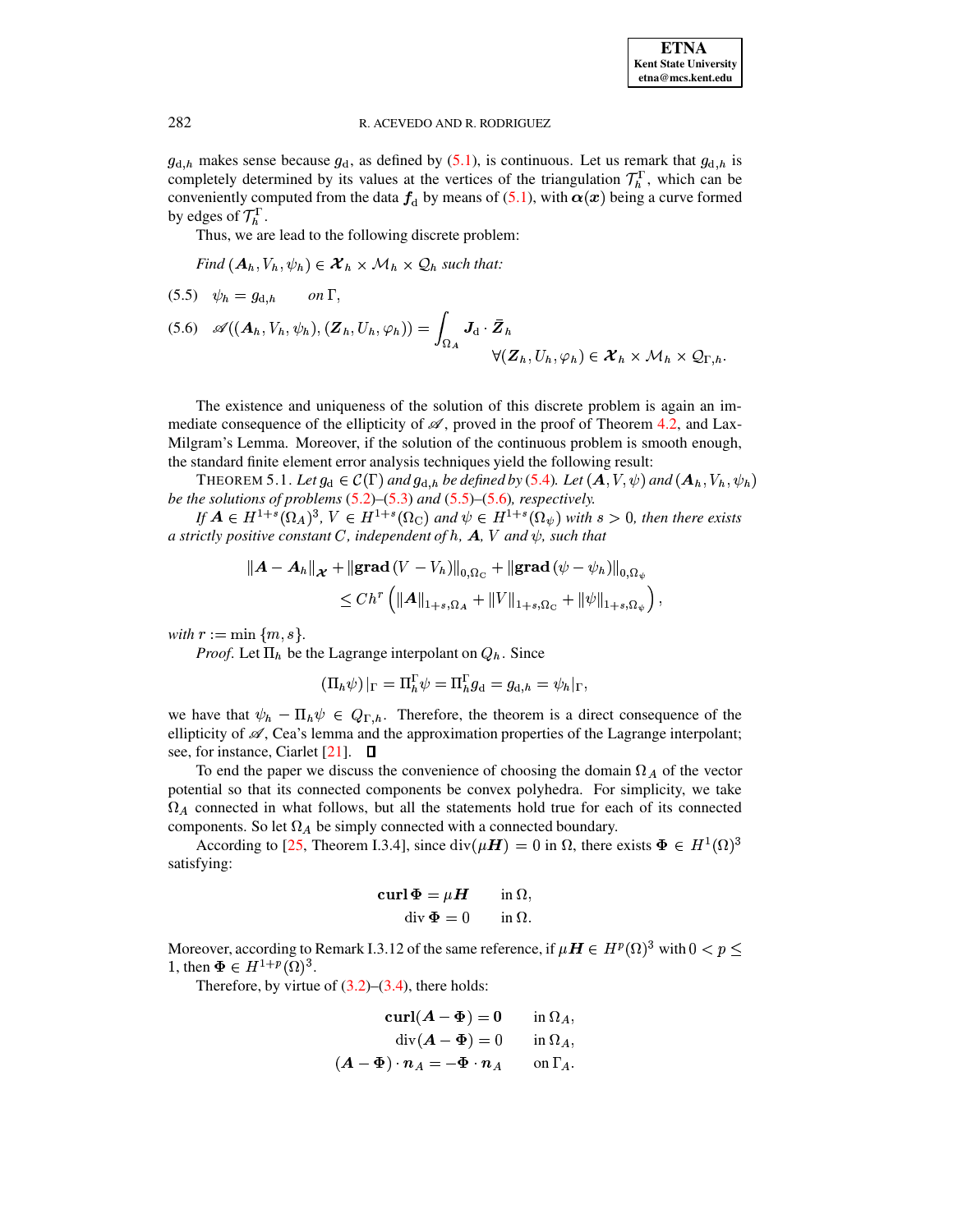| <b>ETNA</b>                  |
|------------------------------|
| <b>Kent State University</b> |
| etna@mcs.kent.edu            |

The first equation above and the simple-connectedness of  $\Omega_A$  implies that there exists a unique  $\chi \in H^1(\Omega_A)/\mathbb{C}$  such that  $A - \Phi = \text{grad }\chi$  in  $\Omega_A$ , whereas the remaining equations imply that  $\chi$  is the solution of the following compatible Neumann problem:

$$
\Delta \chi = 0 \quad \text{in } \Omega_A
$$

$$
\frac{\partial \chi}{\partial n_A} = -\Phi \cdot n_A \quad \text{on } \Gamma_A
$$

The Neumann data of this problem will be in general smooth on each polygonal face  $F$ of  $\Gamma_A$ , since  $\Gamma_A$  is an arbitrary polyhedral surface within the dielectric domain. In fact, if  $\mu H \in H^p(\Omega)^3$  with  $0 < p \leq 1$ , then  $\Phi|_F \cdot n_A \in H^{\frac{1}{2}+p}(F)$  for all faces F.

Therefore, if  $\Omega_A$  is a convex polyhedron, then there exists  $q > 0$  such that  $\chi \in H^{2+q}(\Omega_A)$ ; see [23]. Consequently,

$$
A = \Phi + \text{grad } \chi \in H^{1+s}(\Omega_A)^3
$$

with  $s := \min \{p, q\} > 0$ . Conversely, if  $\Omega_A$  were a non-convex polyhedron, then, in general,  $\chi \notin H^2(\Omega_A)$  and, consequently,

$$
A = \Phi + \mathbf{grad}\,\chi \notin H^1(\Omega_A)^3
$$

In such a case, Theorem 5.1 would become meaningless.

Moreover,  $\mathbf{\mathcal{Y}} := \{ \mathbf{Z} \in H^1(\Omega_A)^3 : \mathbf{Z} \cdot \mathbf{n}_A = 0 \text{ on } \Gamma_A \}$  is a closed subspace of  $\mathbf{\mathcal{X}}$ ; see [22]. When  $\Omega_A$  is a polyhedron, it is well-known that  $\mathcal{Y} = \mathcal{X}$  if and only if  $\Omega_A$  is convex; see  $[25,$  Theorem I.3.9] and  $[22]$ .

The finite element space  $\mathcal{X}_h$  is clearly a subspace of  $\mathcal{Y}$ . Therefore, when  $\Omega_A$  is a convex polyhedron, it makes sense to approximate  $A \in \mathcal{X}$  by finite elements from  $\mathcal{X}_h$ .

Instead, if  $\Omega_A$  were not convex, then there would be no hope of approximating A by finite elements from  $\mathcal{X}_h$ . Indeed, as stated above, in general  $A \notin H^1(\Omega_A)^3$  in such a case. Hence, A would not belong to the closed set  $\mathcal Y$  containing the finite element spaces  $\mathcal X_h$  for all meshes. So, there could not exist  $A_h$  such that  $||A - A_h||_{\mathcal{X}} \to 0$  as h goes to zero.

**6. Conclusions.** We have proved that the  $A$ ,  $V - A - \psi$  formulation of the eddy current problem is well posed and that its discretization by standard nodal finite elements leads to an optimal-order numerical approximation. This gives mathematical support to the well-known efficiency of this approach in applications.

However, for the convergence of the numerical method, the connected components of the domain of the vector potential  $\vec{A}$  must be chosen as convex polyhedra. Since this domain can be chosen freely (as far as it contains the conductors and the source current), this is not a severe restriction in practice.

**Acknowledgments.** The authors want to express their gratitude to Monique Dauge for helpful discussions.

#### **REFERENCES**

- <span id="page-13-0"></span>[1] D. ALBERTZ AND G. HENNEBERGER, Calculation of 3D eddy current fields using both electric and magnetic vector potential in conducting regions, IEEE Trans. Magn., 34 (1998), pp. 2644-2647.
- <span id="page-13-1"></span> $\lceil 2 \rceil$ -, On the use of the new based  $A - A$ , T formulation for the calculation of time-harmonic stationary and transient eddy current field problems, IEEE Trans. Magn., 36 (2000), pp. 818-822.
- <span id="page-13-3"></span>[3] A. ALONSO AND A. VALLI, A domain decomposition approach for heterogeneous time-harmonic Maxwell equations, Comput. Methods Appl. Mech. Engrg., 143 (1997), pp. 97-112.
- <span id="page-13-2"></span>-, An optimal domain decomposition preconditioner for low-frequency time-harmonic Maxwell equa- $[4]$ tions, Math. Comp., 68 (1999), pp. 607-631.

283